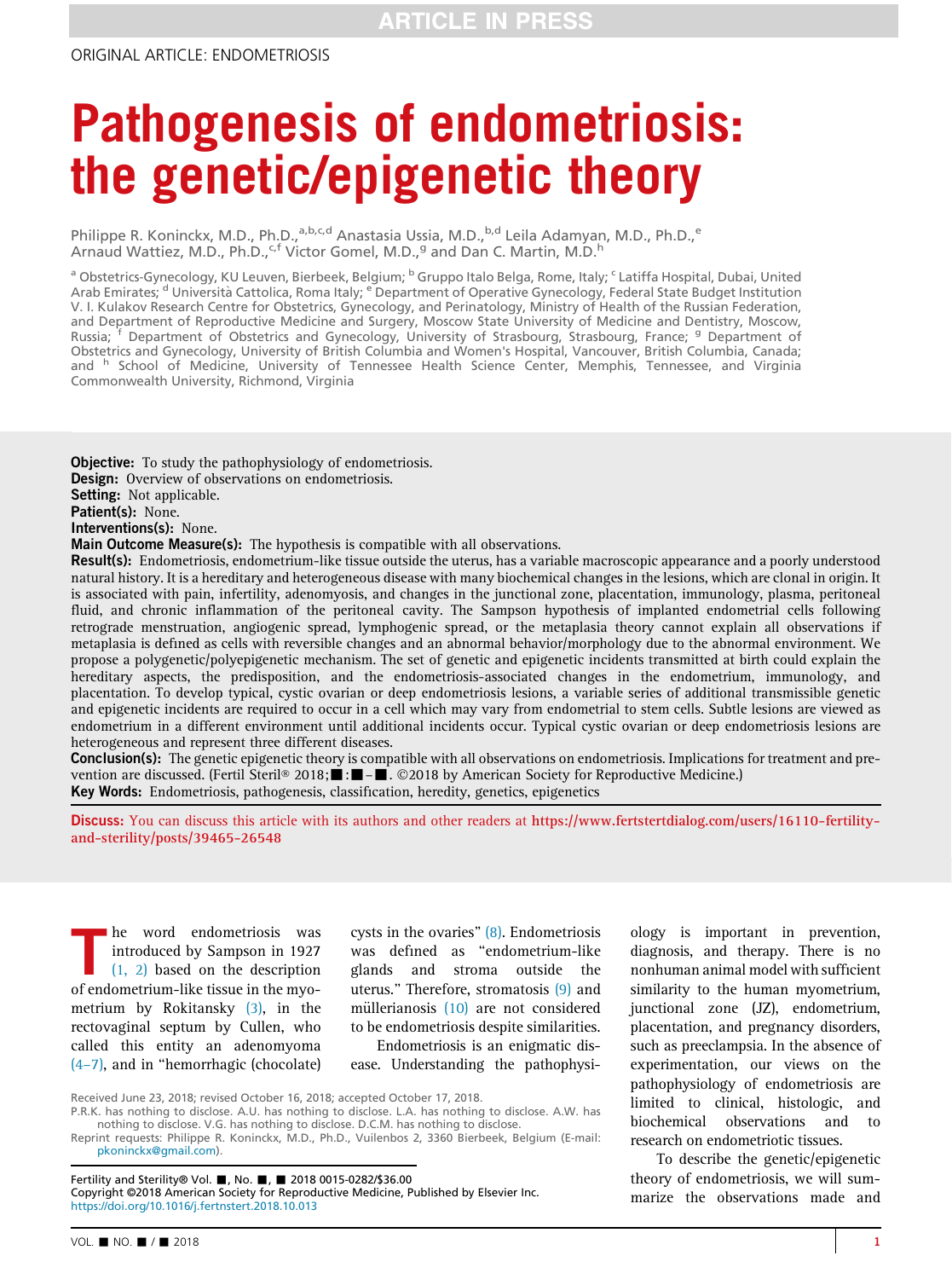#### <span id="page-1-0"></span>ORIGINAL ARTICLE: ENDOMETRIOSIS

review the theories on pathophysiology as they were developed over the last century (Table 1).

#### OBSERVATIONS IN ENDOMETRIOSIS

Endometriosis has a variable appearance. Reports on endometriosis describe lesions found during surgery which were initially severe lesions in the pelvis  $(3-7)$ , the ovary  $(8)$ , and other organs. Although smaller black puckered ''powder burn'' superficial peritoneal lesions in sclerotic areas had been described, the high prevalence of these typical lesions in women with pain and infertility was realized only after the introduction of laparoscopy in the 1970s. Nonpigmented lesions had been described [\(8, 11](#page-6-0)–14), but their high prevalence was realized only in 1986 [\(15\).](#page-6-0) The observation that retrograde menstruation occurred in almost all women [\(16, 17\)](#page-6-0) started the search for early and small lesions that were subsequently called subtle lesions [\(18, 19\).](#page-7-0) Microscopic endometriosis lesions were found in the peritoneum and later in lymphoid glands and in the bowel at a distance from deep endometriosis [\(20\)](#page-7-0).

''Deep endometriosis'' was described in 1990 as deeper lesions with a microscopic appearance of adenomyosis externa, with glands in phase with the endometrium and associated with severe pain [\(21\)](#page-7-0). These lesions are generally unique, larger than 1 cm in diameter, with frequent invasion into the muscle of the bowel wall, and with occasional nerve invasion [\(22\),](#page-7-0) a neurotropic effect [\(23, 24\),](#page-7-0) and some 20% lymph node involvement [\(25, 26\).](#page-7-0) The definition of deep endometriosis as lesions deeper than 5 mm under the peritoneum was later suggested because the biphasic frequency distribution of depth of lesions [\(27\)](#page-7-0) indicated two populations overlapping at 6 mm of depth ([Fig. 1\)](#page-2-0). A second

#### TABLE 1

#### Clinical observations on endometriosis.

- 1. Variable appearance (subtle-typical-cystic-deep)
- 2. Occurs also in women without endometrium and in men
- 3. A hereditary disease and predisposition
- 4. Natural history:
	- Most subtle lesions do not progress Most typical-cystic-deep lesions are not progressive after diagnosis
- Most typical-cystic-deep lesions are not recurrent after surgery 5. Epidemiology of endometriosis
- 6. A heterogeneous disease
- 7. Endometriosis is associated with: Pain and infertility Adenomyosis
	- Changes in plasma Changes in peritoneal fluid Changes in endometrium Changes in pregnancy outcome
	- Pelvic infections
	- Cancer risk
- Total body radiation and dioxin intake
- The endometriosis lesion:
- 8. Clonal
- 9. Altered biology, e.g., estrogen formation and progesterone resistance

Koninckx. Pathogenesis of endometriosis. Fertil Steril 2018.

argument was that at depths greater than 5 mm, glands were more active  $(28)$ , which was considered to be compatible with a depth where the effect of the progesterone concentrations in peritoneal fluid was less important [\(29\)](#page-7-0). This change from a histologic definition to a 5-mm-depth definition remains a cause of confusion, because depth is an inaccurate surgical estimation, permitting some typical lesions to fit the 5 mm definition.

Endometriosis occasionally occurs in women without an endometrium [\(30, 31\)](#page-7-0) and in men [\(32, 33\)](#page-7-0). Endometriosis is a hereditary disease. The risk of developing endometriosis is 6%–9% higher in first-degree relatives of women with endometriosis [\(34, 35\)](#page-7-0) and 15% higher when they had severe disease [\(36, 37\)](#page-7-0). Familial clustering of endometriosis was demonstrated in humans [\(38\)](#page-7-0) and other primates [\(39\)](#page-7-0). In twin sisters, the prevalence  $(40-43)$  $(40-43)$  and the age of onset [\(44\)](#page-7-0) of endometriosis are similar. More recently, hereditary factors were estimated to account for 50% of endometriosis [\(45](#page-7-0)–47).

We are far from understanding the molecular mechanisms [\(48\)](#page-7-0). Genome-wide scanning and linkage analysis did not identify the genes involved [\(49\).](#page-7-0) Linkage analysis found two loci but the logarithm of odds scores were low. Genome-wide association studies identified 10 [\(50\)](#page-7-0) or 15 [\(51\)](#page-7-0) loci with single-nucleotide polymorphisms [\(52\)](#page-7-0) associated with severe endometriosis, but located in DNA sequences regulating target genes [\(53\).](#page-7-0) A recent meta-analysis identified five loci regulating sex steroid hormone pathways, five secondary signals, and 19 single-nucleotide polymorphisms robustly associated with endometriosis [\(54\)](#page-7-0) All studies that investigated a specific hereditary predisposition as detoxication failed [\(55\)](#page-7-0).

The natural history of endometriosis is not clear. Endometriosis is considered to be a progressive disease because larger lesions must have developed over some period. However, progression of subtle lesions or progression from typical to cystic or deep lesions has not been observed directly [\(56\)](#page-7-0). In addition, regression of smaller lesions is common [\(57\)](#page-7-0). Clinically, endometriotic lesions, especially rectovaginal deep endometriosis lesions do not grow rapidly [\(58\)](#page-7-0) when surgery is not performed. It is unclear whether endometriosis is a recurrent disease [\(59\)](#page-7-0). Studies generally describe recurrence of symptoms instead of recurrence of lesions [\(60\).](#page-7-0) Recurrence rates of cystic ovarian endometriosis after stripping are less than 20% within 6 months [\(61, 62\)](#page-7-0) but vary with the surgeon [\(63\)](#page-7-0) and the technique used. Recurrence rates of deep endometriosis lesions after complete excision are rare (personal observations) [\(60\)](#page-7-0). The recurrence rates of typical lesions and subtle lesions are thought to be higher, although the data are limited.

The epidemiology of endometriosis is unclear. Laparoscopic recognition varies with the expertise of the surgeon. Hospital-based discharge records are therefore hampered by diagnostic uncertainties [\(64\).](#page-7-0) Clinical observations suggest that the prevalence and severity of deep endometriosis have markedly increased during the past 20 years [\(58\).](#page-7-0) Subtle endometriosis lesions decrease with age, whereas typical, cystic, and deep lesions increase with age, at least until menopause [\(58\).](#page-7-0)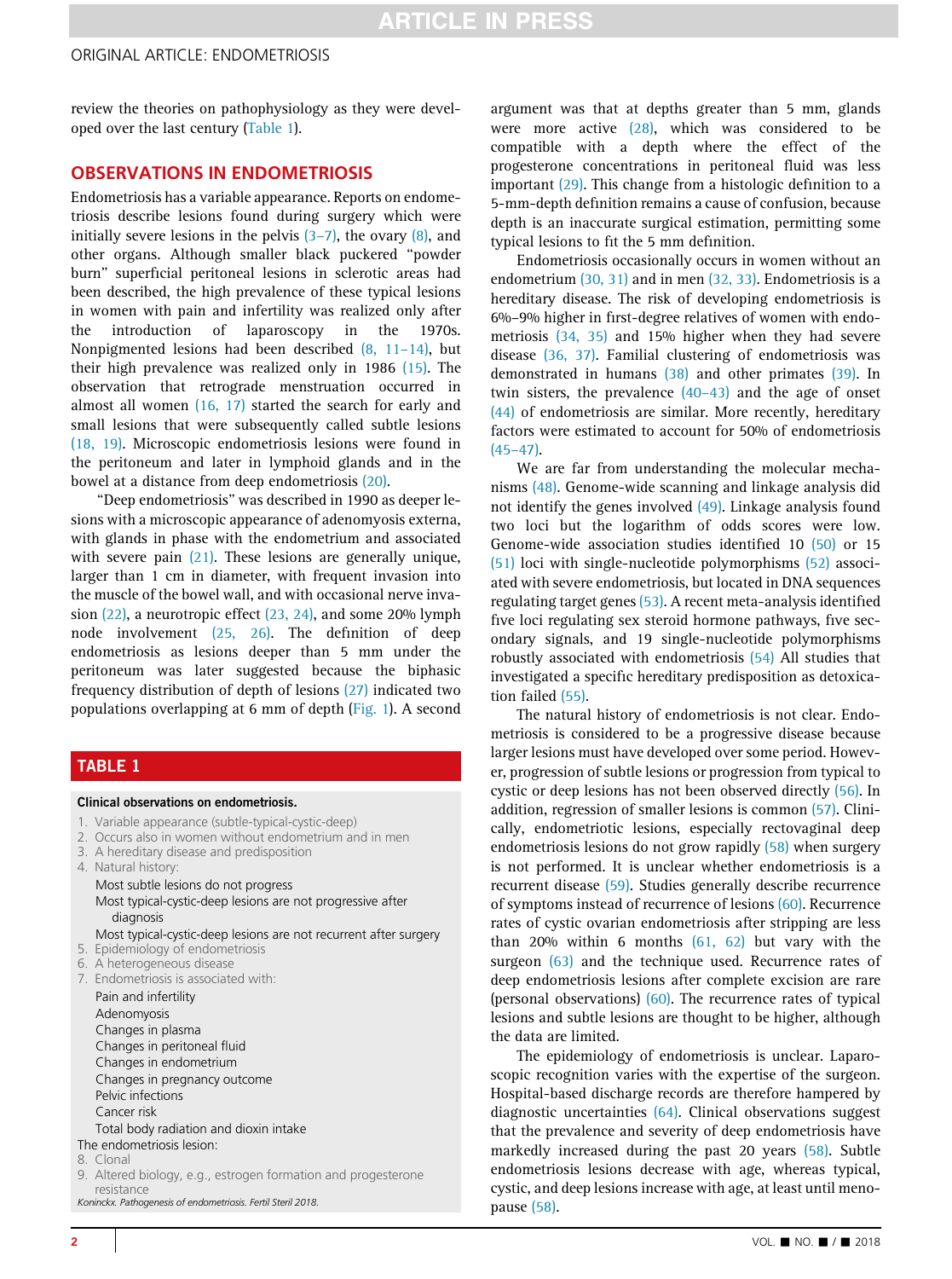<span id="page-2-0"></span>



Frequency distribution of the depth of endometriosis lesions in women with infertility, with pain, and with both pain and infertility, as observed during surgical excision. The data, extracted from the Leuven database spanning the years 1990–2010, confirm and extend previous data [\(27\)](#page-7-0) and illustrate the overlap between the two populations of more superficial (typical lesions) and deeper adenomyosis externa lesions. Koninckx. Pathogenesis of endometriosis. Fertil Steril 2018.

Endometriosis is a heterogeneous disease. Although most women with deep endometriosis have severe pain, especially during menstruation [\(65\),](#page-8-0) some large lesions (estimated to be 5%) are not painful. Most deep endometriosis lesions do not (or very slowly) progress over time, but some lesions can be fast progressive (unpublished observations). Estrogens stimulate growth, whereas progestogen therapy and pregnancy stop growth or cause decidualization and decrease endometriosis-associated pain. However, some endometriosis lesions behave differently. Bowel perforations have been reported during pregnancy [\(66, 67\)](#page-8-0) and estrogen-progestin treatment [\(68\).](#page-8-0) During pregnancy, polypoid bladder lesions [\(69\),](#page-8-0) bladder perforations [\(70\)](#page-8-0), and peritoneal bleeding [\(71\)](#page-8-0) occur. Growth has been observed in men [\(32\)](#page-7-0) and in postmenopausal women [\(72\)](#page-8-0) without increased circulating estrogen concentrations.

### OTHER OBSERVATIONS ASSOCIATED WITH ENDOMETRIOSIS

Endometriosis is thought to be associated with pain and infertility. However, it is unclear whether microscopic endometriosis [\(20\)](#page-7-0) and subtle lesions cause pain or infertility, given the high prevalence in women with infertility only and women with pain only [\(27\)](#page-7-0). Typical endometriosis is estimated to cause minor pain in 50% of affected women, and in women

with infertility only, one-half of them are estimated to have typical lesions [\(27\).](#page-7-0) Cystic ovarian endometriosis causes pain in more than 80%, and deep endometriosis causes severe pain in the large majority of women [\(27\).](#page-7-0) Notwithstanding the 30%–50% cumulative pregnancy rates after surgical excision [\(73\),](#page-8-0) it remains unclear whether and how typical and deep endometriosis cause infertility. That cystic ovarian endometriosis is a cause of infertility is not surprising, because it is associated with adhesions.

Despite the widely held belief of the association of endometriosis with adenomyosis, the data demonstrating this as-sociation are limited [\(74\)](#page-8-0). Focal adenomyotic nodules are more frequent in women with deep endometriosis [\(75, 76\).](#page-8-0)

In plasma of women with endometriosis, numerous reports have identified changes in immunology (77–[85\),](#page-8-0) lymphocytes [\(86\)](#page-8-0), prostaglandins [\(87\)](#page-8-0), and insulin-like growth factor I [\(88\).](#page-8-0) That the low natural killer (NK) cell activity in plasma remains low whereas the elevated CA-125 concentrations return to normal after surgical excision of deep endometriosis suggests that the NK cell defect is a cause and the elevated CA-125 a consequence of endometriosis [\(89\).](#page-8-0)

Peritoneal fluid of women with endometriosis and the luteinized unruptured follicle syndrome has much lower concentrations of estrogens and progesterone after ovulation [\(29\).](#page-7-0) The peritoneal fluid exhibits low-grade inflammation with a high number of activated macrophages [\(90\)](#page-8-0), changes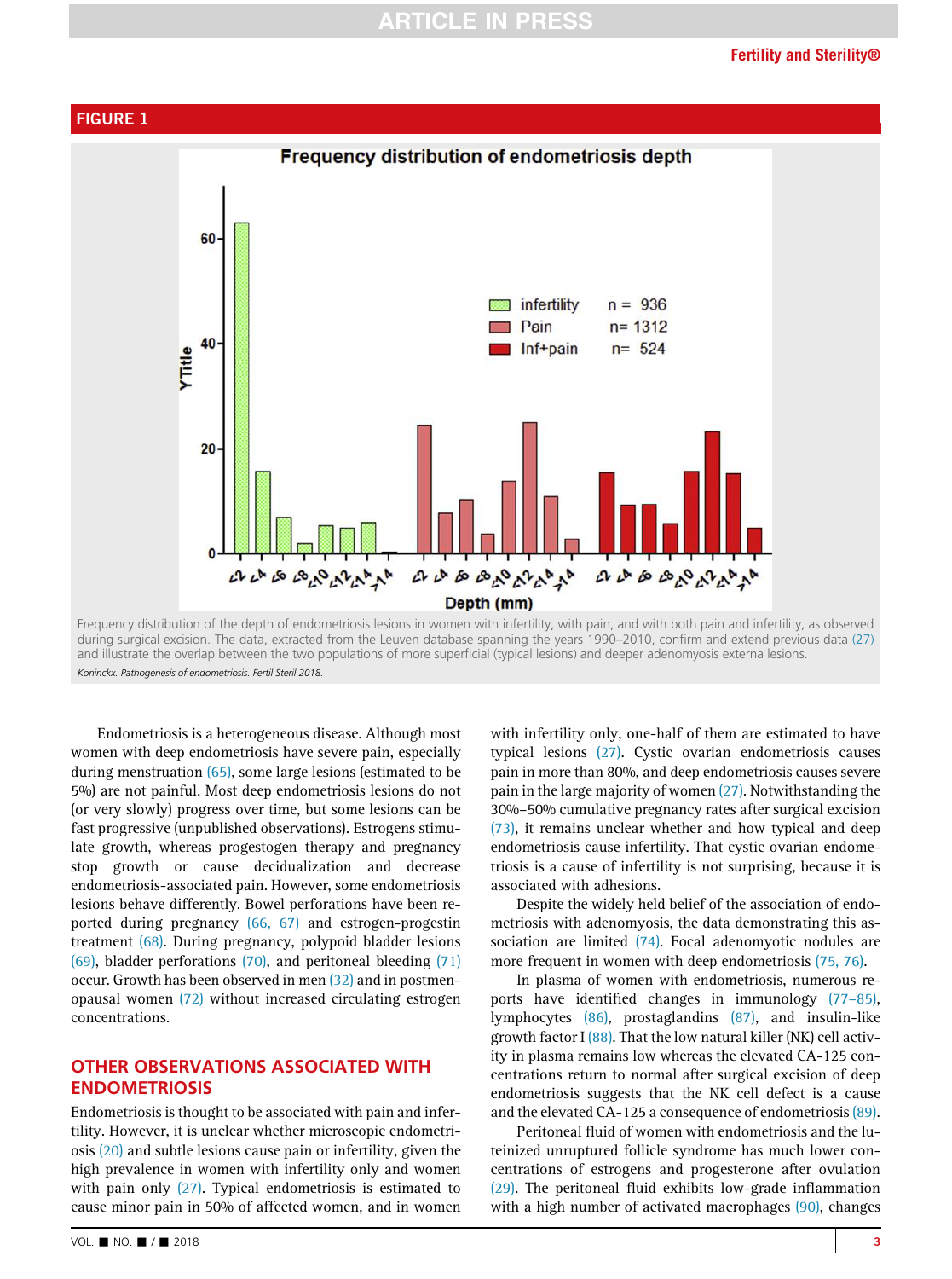#### ORIGINAL ARTICLE: ENDOMETRIOSIS

in cytokines (91–[95\),](#page-8-0) growth factors, acylcarnitines, phosphatidylcholines, and sphingomyelins [\(96\),](#page-8-0) vascular epithelial growth factor [\(97, 98\),](#page-8-0) and other angiogenic factors (99–[118\),](#page-8-0) especially of the transforming growth factor  $\beta$  superfamily [\(119\).](#page-9-0) The concentrations of CA-125 and glycodelin are greatly elevated [\(120\).](#page-9-0) More retrograde menstruation [\(121\)](#page-9-0) would increase the retraction of peritoneal mesothelial cells, thus facilitating the implantation of endometrial cells [\(122, 123\).](#page-9-0)

In the endometrium of women with endometriosis several hundred minor biochemical changes have been described (124–[128\).](#page-9-0) Contractility of the uterus is modified in women with deep endometriosis or adenomyosis [\(129\).](#page-9-0)

Endometriosis, especially cystic ovarian and deep endometriosis [\(130, 131\)](#page-9-0), and adenomyosis [\(132, 133\)](#page-9-0) are associated with abnormal placentation, insufficient physiologic changes in the spiral arteries, and an increased risk of preterm birth, small for gestational age (SGA) babies, and preeclampsia [\(131\)](#page-9-0).

Endometriosis is associated with higher concentrations of Escherichia coli in menstrual blood [\(134, 135\)](#page-9-0), with vaginal infections [\(136\)](#page-9-0), and with chronic endometritis [\(137\)](#page-9-0). The low-grade pelvic inflammation in endometriosis was postulated to be a consequence of an initial infection and subsequent sterile inflammation [\(78\).](#page-8-0) High-risk papillomavirus infection and Mollicutes are found more frequently in ovaries of women with cystic ovarian endometriosis[\(138\)](#page-9-0) and in peritoneal fluid, respectively.

Endometriosis seems associated with a higher risk of cancer, as recently reviewed [\(139, 140\).](#page-9-0) The association with ovarian cancer remains debated [\(141\).](#page-9-0) Dioxin (142–[145\)](#page-9-0) and total body radiation [\(146, 147\)](#page-9-0) are suggested to be associated with endometriosis. Both can have genomic or epigenetic [\(148\)](#page-9-0) effects. In addition, the endometriosis that develops after total body radiation in nonhuman primates develops after a delay of 5 years, which suggests a genomic effect.

Endometriosis lesions are clonal, as demonstrated for typical [\(149\)](#page-9-0), deep [\(150\),](#page-9-0) and cystic ovarian [\(151](#page-9-0)–153) endometriosis. Multifocal, monoclonal lesions in one woman may derive from different progenitor cells [\(149\)](#page-9-0).

Endometriosis lesions have an altered biology. Local estrogen production [\(154\)](#page-9-0) and progesterone resistance [\(155](#page-9-0)– [162\)](#page-9-0) were demonstrated in larger endometriosis lesions (154–[163\)](#page-9-0) Numerous biochemical changes exist, such as mitogen-activated protein kinase [\(164\)](#page-10-0), transcription-3 signaling [\(165\),](#page-10-0) genetic variants expression [\(166\)](#page-10-0), the Hoxa10/HOXA10 gene [\(167\)](#page-10-0), cytokines [\(168](#page-10-0)–171), dendritic cells [\(172\),](#page-10-0) vitamin D [\(173\),](#page-10-0) mast cells [\(174, 175\),](#page-10-0) hypoxiainducible factor [\(176\)](#page-10-0), high Mobility Group Box 1 and Toll-Like Receptor 4 [\(177\),](#page-10-0) matrix metalloproteinase promoter polymorphisms [\(178\),](#page-10-0) galectin-3 expression [\(179\),](#page-10-0) promoter polymorphisms of matrix metalloproteinases genes [\(180\),](#page-10-0) progesterone receptor expression [\(181\),](#page-10-0) GF-I [\(182\),](#page-10-0) myostatin and activin II receptor expression [\(183\),](#page-10-0) Smad3/4 [\(184\)](#page-10-0) or leptin [\(185\)](#page-10-0) stimulated activation of aromatase activity, and expression of numerous cancer-associated mutations [\(186, 187\).](#page-10-0) These changes are increasingly viewed as a consequence of genetic or epigenetic polymorphism [\(154,](#page-9-0) 188–[190\)](#page-9-0). Other epigenetic changes (191–[196\)](#page-10-0) comprise

methylation, demethylation of DNA and modifications in histone code [\(193, 197, 198\).](#page-10-0)

#### THE PATHOGENESIS OF ENDOMETRIOSIS: THE GENETIC/EPIGENETIC THEORY Historical Background

The pathophysiology of the adenomyomas described by Cullen  $(4-7)$  $(4-7)$  was suggested by Meyer  $(199)$  and later by Gruenwald [\(31\)](#page-7-0) to be due to metaplasia. Another hypothesis was the development from müllerian remnants  $(200)$ .

Sampson [\(1, 11, 201\)](#page-6-0) proposed retrograde menstruation as the cause of cystic ovarian endometriosis. Retrograde menstruation is an attractive hypothesis because menstrual fluid contains living cells, demonstrated already in 1927 [\(202\),](#page-11-0) with implantation and growth potential as demonstrated in 1958 by means of subcutaneous injection [\(203\)](#page-11-0) and by growth in vitro and on the chicken allantoic membrane [\(204\).](#page-11-0) For the latter, tissue integrity is important [\(204\).](#page-11-0) The implantation of endometrial fragments was directly observed [\(205\)](#page-11-0) in a neonate. Also pelvic endometriosis is more frequently found on the left side of the pelvis [\(206, 207\)](#page-11-0) and on the right side of the diaphragm, which is compatible with gravity and with the clockwise circulation of peritoneal fluid. Microscopic and subtle lesions are considered to be the initial stages after implantation. Neonatal menstruation [\(208](#page-11-0)–211), occurring in some 5% of neonates [\(208, 212](#page-11-0)–217), especially in postmature and SGA babies, might explain premenarchal and severe adolescent [\(218, 219\)](#page-11-0) endometriosis. The behavior of endometriosis lesions and the aromatase activity or progesterone resistance are speculated to be caused by an abnormal environment, by immunology, or by implantation of basal endometrium [\(163\).](#page-10-0) The retrograde menstruation and implantation theory does not explain all clinical observations ([Table 1](#page-1-0)), such as extragenital endometriosis [\(220\),](#page-11-0) endometriosis in women without endometrium [\(31\)](#page-7-0) and in men [\(33\)](#page-7-0), or the clonal aspect [\(149\).](#page-9-0)

The mesothelial cell metaplasia theory, proposed in 1942 [\(31\),](#page-7-0) has been expanded to metaplasia of peritoneal stem cells [\(215, 221](#page-11-0)–231), endometrial stem cells [\(232, 233\),](#page-11-0) and more recently bone marrow cells [\(221, 225, 234](#page-11-0)–238), pale cells [\(239, 240\)](#page-11-0) and embryonic remnants (241–[243\).](#page-11-0) These concepts find support in the frequent mesothelialmesenchymal transitions with a role of platelets [\(244\)](#page-11-0) and in the role of bone marrow cells in peritoneal repair [\(245\).](#page-11-0) Metaplasia, unfortunately, is a poorly defined concept. If metaplasia is defined as metaplastic changes without permanent and transmissible genetic or epigenetic changes, the resulting endometriosis cells are genetically and epigenetically similar to endometrium and lesions after retrograde menstruation and implantation. If, on the contrary, metaplasia indicates stable and transmissible genetic or epigenetic changes, this comes close to the genetic/epigenetic theory.

#### The Genetic/Epigenetic Theory

The endometriotic disease theory (EDT) postulated [\(246\)](#page-11-0) that genetic incidents are required for the development of typical,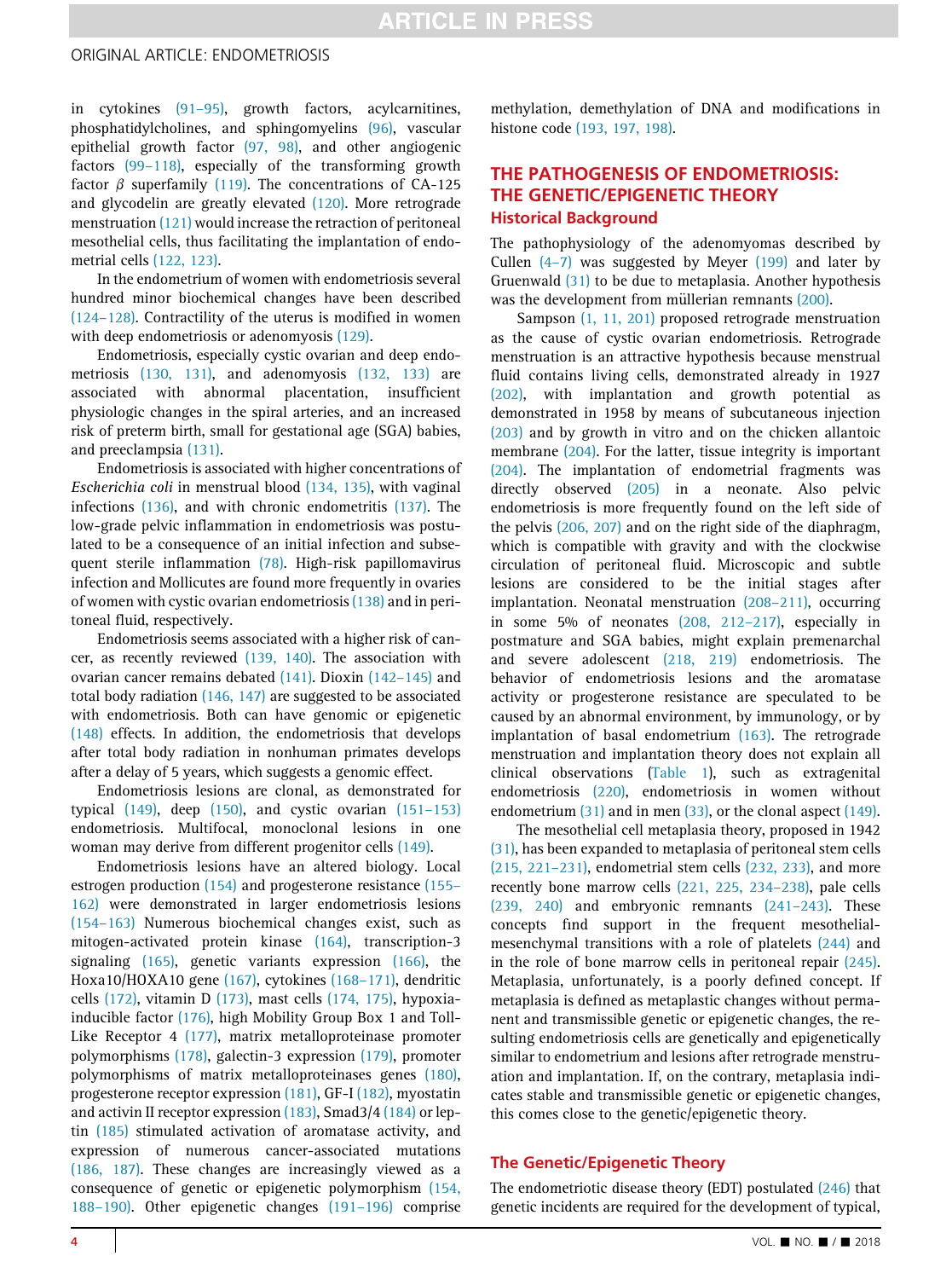<span id="page-4-0"></span>cystic, or deep endometriosis. Microscopic and subtle endometriosis were considered to be early lesions following implantation of endometrium occurring intermittently in all women [\(247\)](#page-11-0). It was suggested to use ''endometriosis'' for these ''normal'' subtle endometriosis cells and ''endometriotic disease'' for lesions with genetically abnormal cells and clinical symptoms. The development into typical, cystic, or deep lesions was postulated to be the consequence of the type of genetic incidents. Some subtle lesions thus contain ''normal'' cells that would regress spontaneously, whereas others would progress to more severe disease [\(20\)](#page-7-0).

The genetic/epigenetic theory (Fig. 2) is an update of the EDT by adding current knowledge of genetic and epigenetic changes and of the redundancy of cellular processes. First, the oxidative stress in the uterus during menstruation and in the peritoneal cavity following retrograde menstruation [\(248\)](#page-11-0) are recognized as potential causative factors to induce genetic or epigenetic changes. In addition, we recently realized the association of endometriosis with vaginal and pelvic infection [\(78, 136, 138\)](#page-8-0) and the presence of an important metabolome in the uterine and peritoneal cavities. Second, functional redundancy is a characteristic of many cellular processes. Redundancy means that a similar task can be achieved by several pathways, albeit not with the same efficiency. They can take longer, and the capacity can be less. Redundant mechanisms explain the cumulative effect of sequential genetic and epigenetic incidents. They also can mask the (phenotypic) effect of genetic and epigenetic changes [\(249\).](#page-11-0) They explain that effects become visible only when a higher capacity is needed. Today, we can only speculate what combination of and how genetic and epigenetic incidents lead to typical, cystic, or deep or extragenital forms of endometriosis.

The genetic/epigenetic theory is compatible with all observations made on endometriosis. Subtle or microscopic lesions will progress to more severe lesions only if additional incidents happen. The clinical suggestion that typical, cystic, and deep endometriosis are three different diseases seems logical. It is compatible with hereditary aspects and with a predisposition to develop endometriosis, and it explains why dioxin and total body radiation could increase the risk of endometriosis. It is also compatible with the observation that typical, deep and cystic ovarian endometriosis are clonal in origin, with the clinical heterogeneity of endometriosis lesions, and with the molecular changes observed in endometriosis lesions as well as with the observed genetic and epigenetic aspects [\(49\)](#page-7-0). The many molecular abnormalities in the endometrium of women with endometriosis are explained as an expression of the genetic and epigenetic changes transmitted at birth. Also, the increased risk of



The genetic/epigenetic theory. The original cell can be an endometrial cell, a stem cell, or a bone marrow cell with their inherited genetic and epigenetic defects. These defects, together with additional acquired defects without expression constitute the predisposition. After implantation or metaplasia, defined as stable and transmittable changes, subtle and microscopic lesions occur. Additional genetic or epigenetic changes are required for these cells to change behavior and to progress into typical, cystic, deep, or other lesions.

Koninckx. Pathogenesis of endometriosis. Fertil Steril 2018.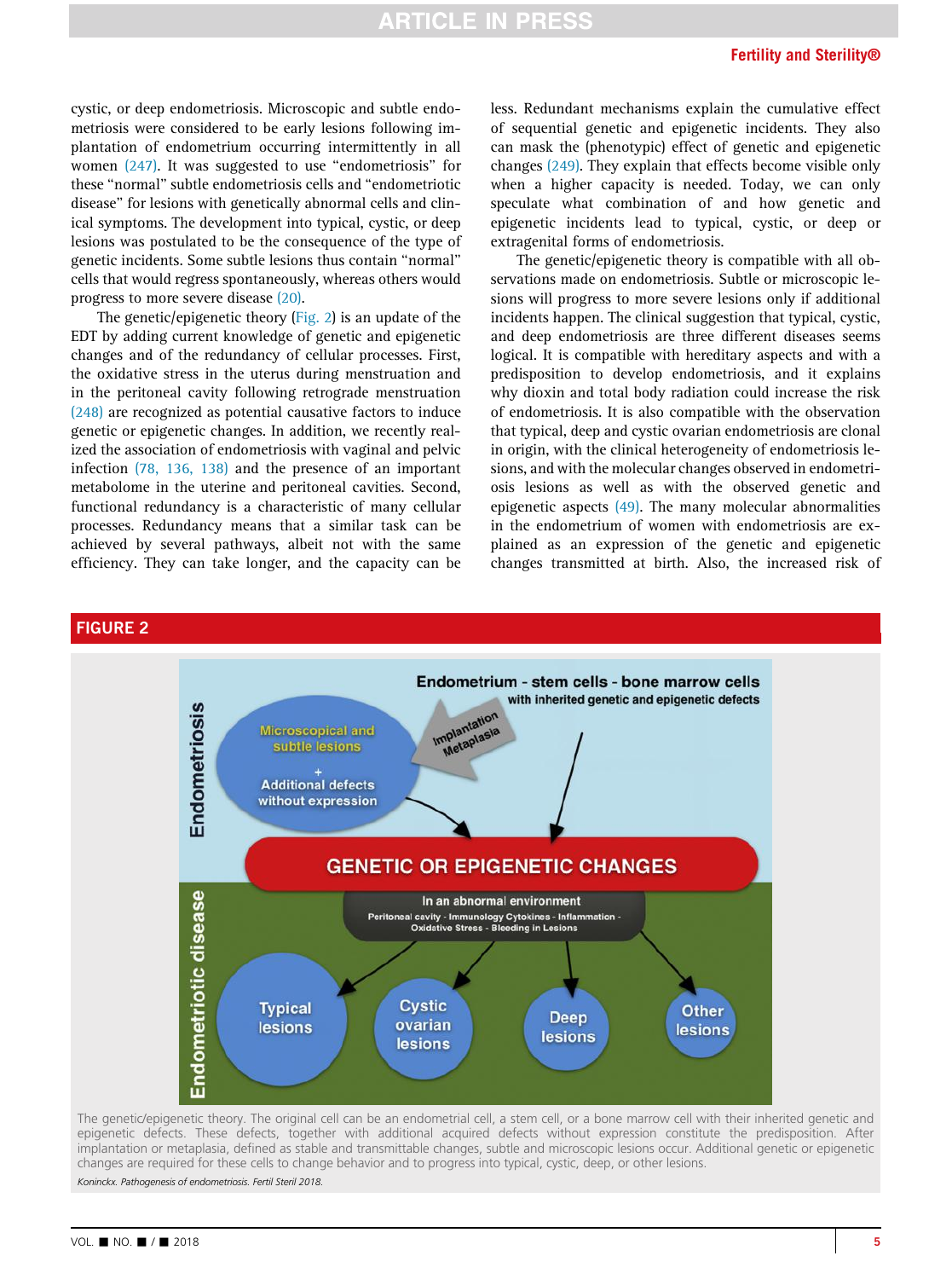#### ORIGINAL ARTICLE: ENDOMETRIOSIS

pregnancy complications, the associated infertility, and some immunologic alterations could be viewed as the expression of these changes inherited at birth. Even subtle lesions can be viewed as the expression of inherited changes in an abnormal environment.

It should be stressed that this view does not exclude that some associations are the consequence of endometriosis. The final incidents starting the disease are additive to other incidents that might have occurred previously. It can explain the high prevalence in the peritoneal cavity and the increasing prevalence with increased retrograde menstruation. Bleeding and remodeling in the endometriosis lesions [\(250\)](#page-11-0) are candidates to trigger additional genetic or epigenetic incidents. That many of the molecular biologic alterations described in endometriosis lesions are increasingly viewed as the result of genetic and epigenetic incidents lends further support to the hypothesis.

Some observations are more difficult to explain although they remain compatible. The induction of deep endometriosis–like lesions that develop in baboons by transplantation of functional and basal endometrium together with myometrium and JZ cells [\(251\)](#page-11-0) is intriguing. First, it is unclear whether baboons are a useful model, because deep endometriosis has not been observed in nonhuman primates except after dioxin administration [\(252\)](#page-12-0); second, it is unlikely that intact blocks of myometrium and JZ/myometrium are the cause of deep endometriosis in humans. Also intriguing is the role of the increased nerve density and their modulation over time [\(253, 254\).](#page-12-0) This interaction with the body can be understood as both a cause and a consequence.

The genetic/epigenetic theory has several clinical implications. First, most subtle or microscopic lesions are normal endometrium-like cells that would likely resolve. Typical, cystic, and deep lesions are benign tumors, which after an initial period of rapid growth stop growing or progress slowly and which do not recur after complete excision. However, new lesions can be formed after new incidents, and the probability that this happens increases with the cumulative genetic and epigenetic abnormalities transmitted at birth and acquired throughout life. Adolescent endometriosis becomes a genetic and epigenetic incident early in life, possibly beginning as early as neonatal retrograde menstruation or during fetal life [\(191\).](#page-10-0)

The genetic and epigenetic defects transmitted at birth explain the predisposition according to the first hit–second hit hypothesis [\(255\)](#page-12-0) in oncology. However, these defects might also explain the associated subfertility, with monthly fecundity rates below 10% being similar to women with unexplained infertility, the associated changes in the endometrium, and the associated pregnancy problems. The latter is supported by the observation that pregnancy problems do not improve after deep endometriosis excision [\(256\).](#page-12-0)

The genetic/epigenetic theory explains that with their specific set of changes, endometriotic lesions may vary in their reaction to estrogens, progestins, and pregnancy. The clinical consequence is that lesions vary, that occasional lesions can be rapidly progressive, and that the effect of medical therapy can be variable between patients. Incidents also occur in lesions, and a clonal origin does not exclude heterogeneity

within a lesion as demonstrated for breast [\(257\)](#page-12-0) and other [\(258, 259\)](#page-12-0) cancers.

The genetic/epigenetic theory makes it conceivable that the fibrosis surrounding deep endometriosis lesions and eventually the outer cell layers might be composed of normal cells with reversible "metaplastic" changes induced by the endometriosis lesion through cell-cell interaction [\(260\)](#page-12-0). This suggestion is based on the observation that recurrence rates after (often incomplete) excision and after large bowel resections for deep endometriosis are not strikingly different. Clinically, it might become an argument to be less radical during surgery.

A classification of endometriosis should reflect that microscopic, subtle, typical, cystic, deep and extra-genital endometriosis need to be considered as four or more different entities. Also, the pathophysiology of adenomyosis and its relationship with endometriosis can be explained by this genetic/epigenetic concept [\(74\).](#page-8-0)

Prevention of genetic/epigenetic incidents triggering the disease can be a matter of speculation. However, it seems attractive to postulate that reduction of repetitive stress by retrograde menstruation and microtrauma in the lesions and prevention of pelvic inflammatory diseases may be useful in this regard.

#### GROWTH AND MATURATION OF TYPICAL, CYSTIC, AND DEEP ENDOMETRIOSIS LESIONS

The growth and maturation of lesions varies with the set of genetic and epigenetic changes and with the local environment and thus with the many hormones, immune factors, and growth factors in plasma and the peritoneal cavity. As an example, the high glycodelin concentrations in peritoneal fluid might protect early lesions from NK cell attack [\(261, 262\)](#page-12-0) and could thus facilitate survival.

Recurrent microbleedings in endometriosis lesions during menstruation can be a cause of pain. These bleeding episodes are also repeated tissue injuries, which are believed to play a role in the maturation of endometriosis [\(263, 264\).](#page-12-0) In addition, they may trigger additional genetic and epigenetic incidents through inflammation and oxidative stress. Interestingly, microtraumas are also observed in the endometrial-myometrial JZ [\(239\),](#page-11-0) which is consistent with the Archimetra theory [\(265, 266\).](#page-12-0)

#### **DISCUSSION**

Mistakes in the DNA sequence are chromosomal alterations, and they can occur during cell division or as a consequence of noxious agents. Most DNA mistakes are repaired by the cell, or the cell becomes apoptotic and dies. However, if the cell survives, the changes persist and are transmitted to the next generation of cells. Activation and repression of DNA transcription and the subsequent translation is a complex process. Stable structural changes in these regulatory mechanisms are called epigenetics [\(267\).](#page-12-0) Unfortunately, different investigators use different definitions [\(268\).](#page-12-0) Some, such as the National Institutes of Health Epigenomics Mapping Consortium [\(269\),](#page-12-0) use the term epigenetics to indicate changes in gene expression; others use it to refer to transgenerational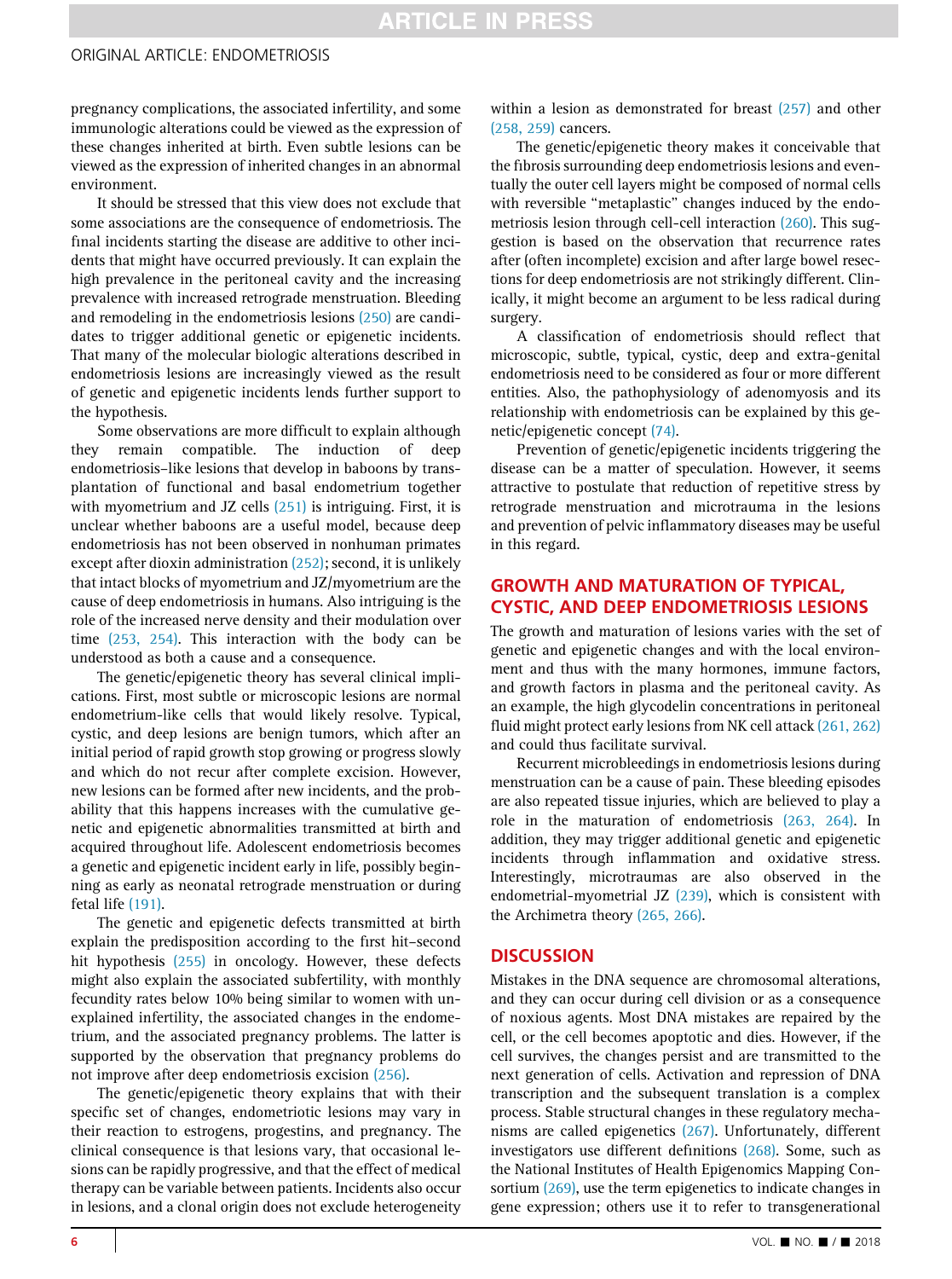<span id="page-6-0"></span>effects and inherited expression [\(270\)](#page-12-0). We use epigenetics to indicate stable and transmissible non-DNA changes.

Many words in the endometriosis literature are not clear. This confusion stems from the fact that the meanings of words often change over time, especially after new clinical and molecular-biologic observations are added to the initial clinical, macroscopic, and microscopic descriptions. Stem cell research demonstrated that changes during cellular differentiation can be stable and transmitted, though reversible. It is unclear whether ''metaplastic'' changes preceding the development of cancer are reversible or whether they signal stable changes that increase the risk that another incident will start the development of a malignant tumor. Metaplasia was introduced as a descriptive histologic observation. A better interpretation of metaplasia is that the underlying mechanisms can be reversible or irreversible changes, and both can be transmitted. The term metaplasia is thus used to indicate the (reversible) expression of environmental stress [\(271\)](#page-12-0) as well as to indicate the expression of stable genetic or epigenetic damage. Epigenetics describes both reversible and stable changes that are transmitted after cleavage. When transmitted at birth, they are called the epigenetic trait [\(272\)](#page-12-0).

The implantation theory (1, 11, 201) was a reasonable hypothesis when formulated, while the metaplasia theory [\(31\)](#page-7-0) was a histologic observation that did not consider genetic or epigenetic changes. The poor definition of metaplasia continues to create confusion. The polygenetic/ polyepigenetic theory is compatible with observations made up to now. However, it will remain a theory until disproven by new observations. Understanding the genetic or epigenetic incidents involved, the hereditary incidents, and the environmental factors will be important for prevention, diagnosis, and therapy.

Redundancy of biologic processes adds to the difficulty of identifying minor changes that remain without visible clinical effects. Similar to concepts of tumor biology, it is important to distinguish between hereditary changes transmitted between generations and additional local cellular incidents that would either express the disease or facilitate the expression of the disease after additional incidents later. This distinction is especially important when considering the floating mesothelial and stem cells in peritoneal fluid: A first ''facilitating'' incident together with predisposition could explain the subsequent development of various forms of endometriosis in different locations [\(273, 274\)](#page-12-0). This might also explain that deep, peritoneal, and ovarian endometriosis often occur simultaneously in the same individual [\(275\)](#page-12-0). It is suggested that the same mechanisms apply to adenomyosis.

Similarly to uterine myomas, endometriosis lesions can remain dormant without progression for longer periods of time. Although the mechanisms of reactivation are not understood, deep endometriosis seems to be reactivated by trauma, such as by in vitro fertilization–related needle punctures for oocyte pick-up, triggering the subsequent development of more severe lesions and even a frozen pelvis [\(56\)](#page-7-0), as frequently observed.

The genetic/epigenetic theory is also important for our views on nonhuman models of induced endometriosis in both primates and rodents. These models remain valid to

study the effect of abnormal environments on (normal) endometrium. Transplantation of human endometriosis into SCID/ nude mice could be a model to study the development of (abnormal) endometriotic tissue in a normal or controlled environment.

In conclusion, the genetic/epigenetic theory permits us to explain and understand all observations of this enigmatic disease called endometriosis from heredity and clonality to inflammation, mutations, progesterone resistance, aromatase, and many other findings associated with the disease by the time typical, deep, or cystic endometriosis has develop. Elucidating the mechanisms and pathways involved will hopefully permit the development of more specific means of prevention and therapy of this common and ravaging disease.

Acknowledgments: The authors thank Rodrigo Fernandes, Sao Paulo, Brazil, for his help with designing [Figure 2.](#page-4-0) The authors also acknowledge the personal communications by Jörg Keckstein, Jacques Donnez, and Antonio Setubal concerning the clinical progression of deep endometriosis.

#### **REFERENCES**

- 1. [Sampson JA. Peritoneal endometriosis due to the menstrual dissemination](http://refhub.elsevier.com/S0015-0282(18)32135-6/sref1) [of endometrial tissue into the peritoneal cavity. Am J Obstet Gynecol 1927;](http://refhub.elsevier.com/S0015-0282(18)32135-6/sref1) [14:422](http://refhub.elsevier.com/S0015-0282(18)32135-6/sref1)–69.
- 2. [Sampson JA. Metastatic or embolic endometriosis, due to the menstrual](http://refhub.elsevier.com/S0015-0282(18)32135-6/sref2) [dissemination of endometrial tissue into the venous circulation. Am J](http://refhub.elsevier.com/S0015-0282(18)32135-6/sref2) [Pathol 1927;3:93](http://refhub.elsevier.com/S0015-0282(18)32135-6/sref2)–110.43.
- 3. [Rokitansky C.](http://refhub.elsevier.com/S0015-0282(18)32135-6/sref3) Über Uterusdrüsen-Neubildung in Uterus- und Ovarial-Sar[comen \[On the neoplasm of uterus glands on uterine and ovarian sar](http://refhub.elsevier.com/S0015-0282(18)32135-6/sref3)[comas\]. Zeitschr Ges Aerzte Wien 1860;16:577](http://refhub.elsevier.com/S0015-0282(18)32135-6/sref3)–81.
- 4. [Cullen TS. Adeno-myoma of the round ligament. Johns Hopkins Hosp Bull](http://refhub.elsevier.com/S0015-0282(18)32135-6/sref4) [1896;7:112](http://refhub.elsevier.com/S0015-0282(18)32135-6/sref4)–4.
- 5. [Cullen TS. Adenoma-myoma uteri diffusum benignum. J Hopkins Hosp Bull](http://refhub.elsevier.com/S0015-0282(18)32135-6/sref5) [1896;6:133](http://refhub.elsevier.com/S0015-0282(18)32135-6/sref5)–7.
- 6. [Cullen TS. The distribution of adenomyomata containing uterine mucosa.](http://refhub.elsevier.com/S0015-0282(18)32135-6/sref6) [Am J Obstet Gynecol 1919;80:130](http://refhub.elsevier.com/S0015-0282(18)32135-6/sref6)–8.
- 7. [Lockyer C. Adenomyoma in the recto-uterine and recto-vaginal septa. Proc](http://refhub.elsevier.com/S0015-0282(18)32135-6/sref7) [R Soc Med 1913;6:112](http://refhub.elsevier.com/S0015-0282(18)32135-6/sref7)–20.
- 8. [Sampson JA. Perforating hemorrhagic \(chocolate\) cysts of the ovary. Their](http://refhub.elsevier.com/S0015-0282(18)32135-6/sref8) [importance and especially their relation to pelvic adenomas of the endome](http://refhub.elsevier.com/S0015-0282(18)32135-6/sref8)[trial type. Arch Surg 1921;3:245](http://refhub.elsevier.com/S0015-0282(18)32135-6/sref8)–323.
- 9. [Hughesdon PE. The endometrial identity of benign stromatosis of the ovary](http://refhub.elsevier.com/S0015-0282(18)32135-6/sref9) [and its relation to other forms of endometriosis. J Pathol 1976;119:201](http://refhub.elsevier.com/S0015-0282(18)32135-6/sref9)–9.
- 10. [Batt RE, Smith RA, Buck Louis GM, Martin DC, Chapron C, Koninckx PR,](http://refhub.elsevier.com/S0015-0282(18)32135-6/sref10) [et al. Mullerianosis. Histol Histopathol 2007;22:1161](http://refhub.elsevier.com/S0015-0282(18)32135-6/sref10)–6.
- 11. [Sampson JA. Benign and malignant endometrial implants in the peritoneal](http://refhub.elsevier.com/S0015-0282(18)32135-6/sref11) [cavity, and their relation to certain ovarian tumors. Surg Gynecol Obstet](http://refhub.elsevier.com/S0015-0282(18)32135-6/sref11) [1924;38:287](http://refhub.elsevier.com/S0015-0282(18)32135-6/sref11)–311.
- 12. [Fallon J, Brosnan JT, Manning JJ, Moran WG, Meyers J, Fletcher ME. Endo](http://refhub.elsevier.com/S0015-0282(18)32135-6/sref12)[metriois: a report of 400 cases. R I Med J 1950;33.](http://refhub.elsevier.com/S0015-0282(18)32135-6/sref12)
- 13. [Karnaky KJ. Theories and known observations about hormonal treatment](http://refhub.elsevier.com/S0015-0282(18)32135-6/sref13) [of endometriosis-in-situ, and endometriosis at the enzyme level. Ariz Med](http://refhub.elsevier.com/S0015-0282(18)32135-6/sref13) [1969;1:37](http://refhub.elsevier.com/S0015-0282(18)32135-6/sref13)–41.
- 14. [Goldstein DP, DeCholnoky C, Emans SJ, Leventhal JM. Laparoscopy in the](http://refhub.elsevier.com/S0015-0282(18)32135-6/sref14) [diagnosis and management of pelvic pain in adolescents. J Reprod Med](http://refhub.elsevier.com/S0015-0282(18)32135-6/sref14) [1980;24:251](http://refhub.elsevier.com/S0015-0282(18)32135-6/sref14)–6.
- 15. [Jansen RPS, Russel P. Nonpigmented endometriosis: clinical, laparoscopic,](http://refhub.elsevier.com/S0015-0282(18)32135-6/sref15) and pathologic defi[nition. Am J Obstet Gynecol 1986;155:1154](http://refhub.elsevier.com/S0015-0282(18)32135-6/sref15)–9.
- 16. [Koninckx PR, Ide P, Vandenbroucke W, Brosens IA. New aspects of the](http://refhub.elsevier.com/S0015-0282(18)32135-6/sref16) [pathophysiology of endometriosis and associated infertility. J Reprod](http://refhub.elsevier.com/S0015-0282(18)32135-6/sref16) [Med 1980;24:257](http://refhub.elsevier.com/S0015-0282(18)32135-6/sref16)–60.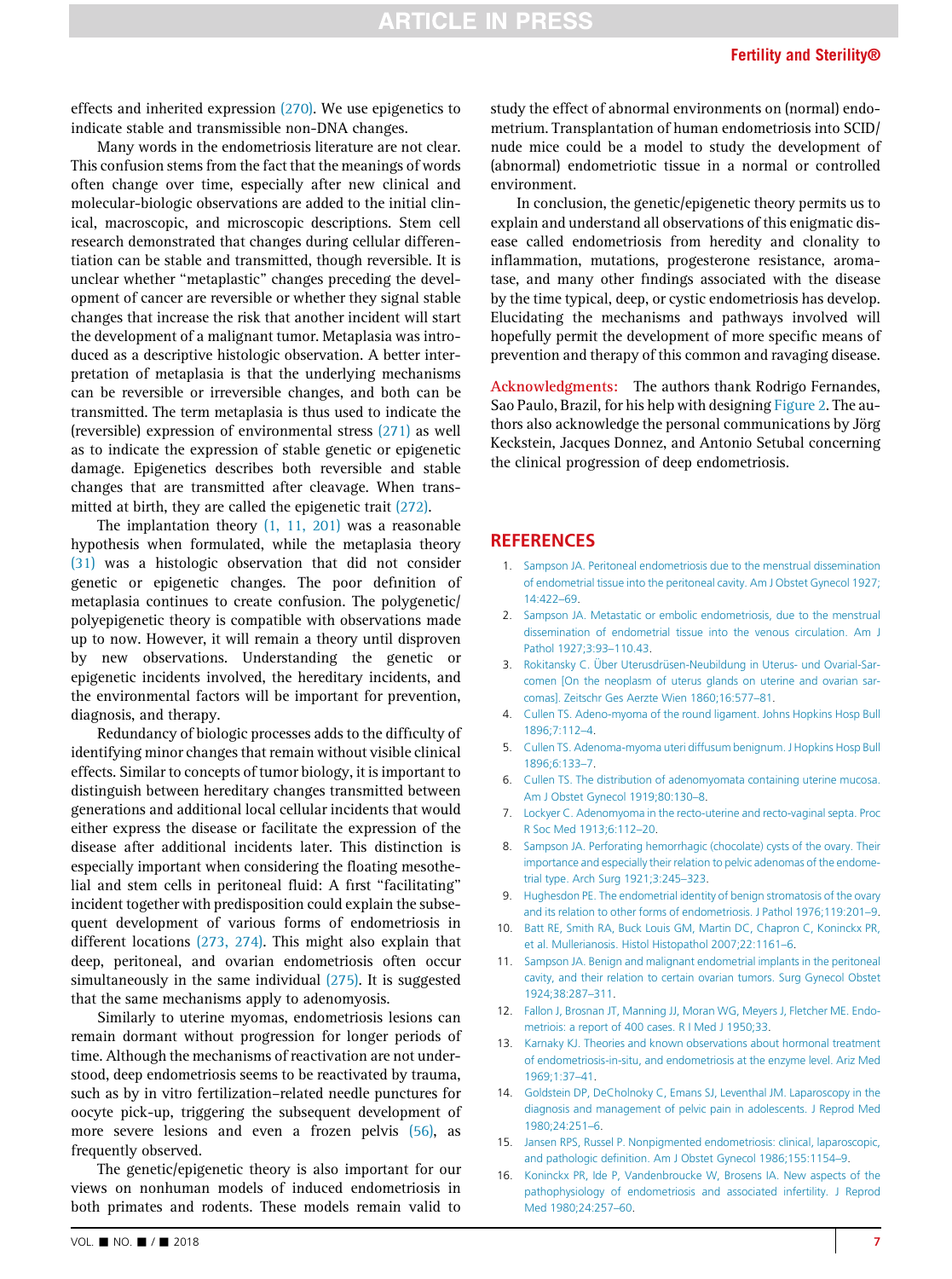#### <span id="page-7-0"></span>ORIGINAL ARTICLE: ENDOMETRIOSIS

- 17. [Halme J, Hammond MG, Hulka JF, Raj SG, Talbert LM. Retrograde menstru](http://refhub.elsevier.com/S0015-0282(18)32135-6/sref17)[ation in healthy women and in patients with endometriosis. Obstet Gyne](http://refhub.elsevier.com/S0015-0282(18)32135-6/sref17)[col 1984;64:151](http://refhub.elsevier.com/S0015-0282(18)32135-6/sref17)–4.
- 18. [Stripling MC, Martin DC, Chatman DL, Vander Zwaag R, Poston WM. Sub](http://refhub.elsevier.com/S0015-0282(18)32135-6/sref18)[tle appearance of pelvic endometriosis. Fertil Steril 1988;49:427](http://refhub.elsevier.com/S0015-0282(18)32135-6/sref18)–31.
- 19. [Martin DC, Hubert GD, Vander Zwaag R, El-Zeky FA. Laparoscopic appear](http://refhub.elsevier.com/S0015-0282(18)32135-6/sref19)[ances of peritoneal endometriosis. Fertil Steril 1989;51:63](http://refhub.elsevier.com/S0015-0282(18)32135-6/sref19)–7.
- 20. [Koninckx PR, Donnez J, Brosens I. Microscopic endometriosis: impact on](http://refhub.elsevier.com/S0015-0282(18)32135-6/sref20) [our understanding of the disease and its surgery. Fertil Steril 2016;105:](http://refhub.elsevier.com/S0015-0282(18)32135-6/sref20) [305](http://refhub.elsevier.com/S0015-0282(18)32135-6/sref20)–6.
- 21. [Cornillie FJ, Oosterlynck D, Lauweryns JM, Koninckx PR. Deeply in](http://refhub.elsevier.com/S0015-0282(18)32135-6/sref21)filtrating [pelvic endometriosis: histology and clinical signi](http://refhub.elsevier.com/S0015-0282(18)32135-6/sref21)ficance. Fertil Steril 1990; [53:978](http://refhub.elsevier.com/S0015-0282(18)32135-6/sref21)–83.
- 22. [Anaf V, Simon P, El Nakadi I, Fayt I, Simonart T, Buxant F, et al. Hyperalge](http://refhub.elsevier.com/S0015-0282(18)32135-6/sref22)sia, nerve infi[ltration and nerve growth factor expression in deep adenomy](http://refhub.elsevier.com/S0015-0282(18)32135-6/sref22)[otic nodules, peritoneal and ovarian endometriosis. Hum Reprod 2002;17:](http://refhub.elsevier.com/S0015-0282(18)32135-6/sref22) [1895](http://refhub.elsevier.com/S0015-0282(18)32135-6/sref22)–900.
- 23. [Siquara de Sousa AC, Capek S, Amrami KK, Spinner RJ. Neural involvement](http://refhub.elsevier.com/S0015-0282(18)32135-6/sref23) [in endometriosis: review of anatomic distribution and mechanisms. Clin](http://refhub.elsevier.com/S0015-0282(18)32135-6/sref23) [Anat 2015;28:1029](http://refhub.elsevier.com/S0015-0282(18)32135-6/sref23)–38.
- 24. [Anaf V, El Nakadi I, Simon P, van de Stadt J, Fayt I, Simonart T, et al. Pref](http://refhub.elsevier.com/S0015-0282(18)32135-6/sref24)erential infi[ltration of large bowel endometriosis along the nerves of the](http://refhub.elsevier.com/S0015-0282(18)32135-6/sref24) [colon. Hum Reprod 2004;19:996](http://refhub.elsevier.com/S0015-0282(18)32135-6/sref24)–1002.
- 25. [Mechsner S, Weichbrodt M, Riedlinger WF, Bartley J, Kaufmann AM,](http://refhub.elsevier.com/S0015-0282(18)32135-6/sref25) [Schneider A, et al. Estrogen and progestogen receptor positive endometri](http://refhub.elsevier.com/S0015-0282(18)32135-6/sref25)[otic lesions and disseminated cells in pelvic sentinel lymph nodes of pa](http://refhub.elsevier.com/S0015-0282(18)32135-6/sref25)tients with deep infi[ltrating rectovaginal endometriosis: a pilot study.](http://refhub.elsevier.com/S0015-0282(18)32135-6/sref25) [Hum Reprod 2008;23:2202](http://refhub.elsevier.com/S0015-0282(18)32135-6/sref25)–9.
- 26. [Jerman LF, Hey-Cunningham AJ. The role of the lymphatic system in endo](http://refhub.elsevier.com/S0015-0282(18)32135-6/sref26)[metriosis: a comprehensive review of the literature. Biol Reprod 2015;](http://refhub.elsevier.com/S0015-0282(18)32135-6/sref26) [92:64.](http://refhub.elsevier.com/S0015-0282(18)32135-6/sref26)
- 27. [Koninckx PR, Meuleman C, Demeyere S, Lesaffre E, Cornillie FJ. Suggestive](http://refhub.elsevier.com/S0015-0282(18)32135-6/sref27) [evidence that pelvic endometriosis is a progressive disease, whereas deeply](http://refhub.elsevier.com/S0015-0282(18)32135-6/sref27) infi[ltrating endometriosis is associated with pelvic pain. Fertil Steril 1991;](http://refhub.elsevier.com/S0015-0282(18)32135-6/sref27) [55:759](http://refhub.elsevier.com/S0015-0282(18)32135-6/sref27)–65.
- 28. [Koninckx PR, Martin DC. Deep endometriosis: a consequence of in](http://refhub.elsevier.com/S0015-0282(18)32135-6/sref28)filtration [or retraction or possibly adenomyosis externa? Fertil Steril 1992;58:924](http://refhub.elsevier.com/S0015-0282(18)32135-6/sref28)–8.
- 29. [Koninckx PR, Heyns W, Verhoeven G, van Baelen H, Lissens WD, de](http://refhub.elsevier.com/S0015-0282(18)32135-6/sref29) [Moor P, et al. Biochemical characterization of peritoneal](http://refhub.elsevier.com/S0015-0282(18)32135-6/sref29) fluid in women [during the menstrual cycle. J Clin Endocrinol Metab 1980;51:1239](http://refhub.elsevier.com/S0015-0282(18)32135-6/sref29)–44.
- 30. [Kawano Y, Hirakawa T, Nishida M, Yuge A, Yano M, Nasu K, et al. Func](http://refhub.elsevier.com/S0015-0282(18)32135-6/sref30)[tioning endometrium and endometrioma in a patient with Mayer-](http://refhub.elsevier.com/S0015-0282(18)32135-6/sref30)[Rokitanski-Kuster-Hauser syndrome. Jpn Clin Med 2014;5:43](http://refhub.elsevier.com/S0015-0282(18)32135-6/sref30)–5.
- 31. [Gruenwald P. Origin of endometriosis from the mesenchyme of the celo](http://refhub.elsevier.com/S0015-0282(18)32135-6/sref31)[mic walls. Am J Obstet Gynecol 1942;44:470](http://refhub.elsevier.com/S0015-0282(18)32135-6/sref31)–4.
- 32. [Giannarini G, Scott CA, Moro U, Grossetti B, Pomara G, Selli C. Cystic](http://refhub.elsevier.com/S0015-0282(18)32135-6/sref32) [endometriosis of the epididymis. Urology 2006;68:203.](http://refhub.elsevier.com/S0015-0282(18)32135-6/sref32)
- 33. [Jabr FI, Mani V. An unusual cause of abdominal pain in a male patient:](http://refhub.elsevier.com/S0015-0282(18)32135-6/sref33) [endometriosis. Avicenna J Med 2014;4:99](http://refhub.elsevier.com/S0015-0282(18)32135-6/sref33)–101.
- 34. [Simpson JL, Elias S, Malinak LR, Buttram VCJ. Heritable aspects of endome](http://refhub.elsevier.com/S0015-0282(18)32135-6/sref34)[triosis. I. Genetic studies. Am J Obstet Gynecol 1980;137:327](http://refhub.elsevier.com/S0015-0282(18)32135-6/sref34)–31.
- 35. [Coxhead D, Thomas EJ. Familial inheritance of endometriosis in a British](http://refhub.elsevier.com/S0015-0282(18)32135-6/sref35) [population. A case control study. J Obstet Gynecol 1993;13:42](http://refhub.elsevier.com/S0015-0282(18)32135-6/sref35)–4.
- 36. [Kennedy S. The genetics of endometriosis. J Reprod Med 1998;43:263](http://refhub.elsevier.com/S0015-0282(18)32135-6/sref36)–8.
- 37. Kennedy S, Hadfi[eld R, Westbrook C, Weeks DE, Barlow D, Golding S.](http://refhub.elsevier.com/S0015-0282(18)32135-6/sref37) [Magnetic resonance imaging to assess familial risk in relatives of women](http://refhub.elsevier.com/S0015-0282(18)32135-6/sref37) [with endometriosis. Lancet 1998;352:1440](http://refhub.elsevier.com/S0015-0282(18)32135-6/sref37)–1.
- 38. [Kennedy SH, Mardon H, Barlow DH. Familial endometriosis. J Assist Reprod](http://refhub.elsevier.com/S0015-0282(18)32135-6/sref38) [Genet 1995;12:32](http://refhub.elsevier.com/S0015-0282(18)32135-6/sref38)–4.
- 39. Hadfield RM, Yudkin PL, Coe CL, Scheffl[er J, Uno H, Barlow DH, et al. Risk](http://refhub.elsevier.com/S0015-0282(18)32135-6/sref39) [factors for endometriosis in the rhesus monkey \(](http://refhub.elsevier.com/S0015-0282(18)32135-6/sref39)Macaca mulatta): a case[control study. Hum Reprod Update 1997;3:109](http://refhub.elsevier.com/S0015-0282(18)32135-6/sref39)–15.
- 40. Hadfi[eld RM, Mardon HJ, Barlow DH, Kennedy SH. Endometriosis in mono](http://refhub.elsevier.com/S0015-0282(18)32135-6/sref40)[zygotic twins. Fertil Steril 1997;68:941](http://refhub.elsevier.com/S0015-0282(18)32135-6/sref40)–2.
- 41. [Moen MH, Magnus P. The familial risk of endometriosis. Acta Obstet Gy](http://refhub.elsevier.com/S0015-0282(18)32135-6/sref41)[necol Scand 1993;72:560](http://refhub.elsevier.com/S0015-0282(18)32135-6/sref41)–4.
- 42. [Moen MH. Endometriosis in monozygotic twins. Acta Obstet Gynecol](http://refhub.elsevier.com/S0015-0282(18)32135-6/sref42) [Scand 1994;73:59](http://refhub.elsevier.com/S0015-0282(18)32135-6/sref42)–62.
- 43. [Treloar SA, O'Connor DT, O'Connor VM, Martin NG. Genetic in](http://refhub.elsevier.com/S0015-0282(18)32135-6/sref43)fluences on [endometriosis in an Australian twin sample. Fertil Steril 1999;71:701](http://refhub.elsevier.com/S0015-0282(18)32135-6/sref43)–10.
- 44. Kennedy S, Hadfi[eld R, Mardon H, Barlow D. Age of onset of pain symp](http://refhub.elsevier.com/S0015-0282(18)32135-6/sref44)[toms in nontwin sisters concordant for endometriosis. Hum Reprod](http://refhub.elsevier.com/S0015-0282(18)32135-6/sref44) [1996;11:403](http://refhub.elsevier.com/S0015-0282(18)32135-6/sref44)–5.
- 45. [Sapkota Y, Attia J, Gordon SD, Henders AK, Holliday EG, Rahmioglu N,](http://refhub.elsevier.com/S0015-0282(18)32135-6/sref45) [et al. Genetic burden associated with varying degrees of disease severity](http://refhub.elsevier.com/S0015-0282(18)32135-6/sref45) [in endometriosis. Mol Hum Reprod 2015;21:594](http://refhub.elsevier.com/S0015-0282(18)32135-6/sref45)–602.
- 46. [Saha R, Pettersson HJ, Svedberg P, Olovsson M, Bergqvist A, Marions L,](http://refhub.elsevier.com/S0015-0282(18)32135-6/sref46) [et al. The heritability of endometriosis. Fertil Steril 2015;104:947](http://refhub.elsevier.com/S0015-0282(18)32135-6/sref46)–52.
- 47. [Baranov VS, Ivaschenko TE, Liehr T, Yarmolinskaya MI. Systems genetics](http://refhub.elsevier.com/S0015-0282(18)32135-6/sref47) [view of endometriosis: a common complex disorder. Eur J Obstet Gynecol](http://refhub.elsevier.com/S0015-0282(18)32135-6/sref47) [Reprod Biol 2015;185:59](http://refhub.elsevier.com/S0015-0282(18)32135-6/sref47)–65.
- 48. [Agrawal S, Tapmeier T, Rahmioglu N, Kirtley S, Zondervan K, Becker C. The](http://refhub.elsevier.com/S0015-0282(18)32135-6/sref48) [miRNA mirage: how close are we to](http://refhub.elsevier.com/S0015-0282(18)32135-6/sref48) finding a non-invasive diagnostic [biomarker in endometriosis? A systematic review. Int J Mol Sci 2018;19.](http://refhub.elsevier.com/S0015-0282(18)32135-6/sref48)
- 49. [Borghese B, Zondervan KT, Abrao MS, Chapron C, Vaiman D. Recent in](http://refhub.elsevier.com/S0015-0282(18)32135-6/sref49)[sights on the genetics and epigenetics of endometriosis. Clin Genet](http://refhub.elsevier.com/S0015-0282(18)32135-6/sref49) [2017;91:254](http://refhub.elsevier.com/S0015-0282(18)32135-6/sref49)–64.
- 50. [Rahmioglu N, Macgregor S, Drong AW, Hedman AK, Harris HR, Randall JC,](http://refhub.elsevier.com/S0015-0282(18)32135-6/sref50) [et al. Genome-wide enrichment analysis between endometriosis and](http://refhub.elsevier.com/S0015-0282(18)32135-6/sref50) [obesity-related traits reveals novel susceptibility loci. Hum Mol Genet](http://refhub.elsevier.com/S0015-0282(18)32135-6/sref50) [2015;24:1185](http://refhub.elsevier.com/S0015-0282(18)32135-6/sref50)–99.
- 51. [Fung JN, Montgomery GW. Genetics of endometriosis: state of the art on](http://refhub.elsevier.com/S0015-0282(18)32135-6/sref51) [genetic risk factors for endometriosis. Best Pract Res Clin Obstet Gynaecol](http://refhub.elsevier.com/S0015-0282(18)32135-6/sref51) [2018;50:61](http://refhub.elsevier.com/S0015-0282(18)32135-6/sref51)–71.
- 52. [Matalliotakis M, Zervou MI, Matalliotaki C, Rahmioglu N, Koumantakis G,](http://refhub.elsevier.com/S0015-0282(18)32135-6/sref52) [Kalogiannidis I, et al. The role of gene polymorphisms in endometriosis.](http://refhub.elsevier.com/S0015-0282(18)32135-6/sref52) [Mol Med Rep 2017;16:5881](http://refhub.elsevier.com/S0015-0282(18)32135-6/sref52)–6.
- 53. [Zondervan KT, Rahmioglu N, Morris AP, Nyholt DR, Montgomery GW,](http://refhub.elsevier.com/S0015-0282(18)32135-6/sref53) [Becker CM, et al. Beyond endometriosis genome-wide association study:](http://refhub.elsevier.com/S0015-0282(18)32135-6/sref53) [from genomics to phenomics to the patient. Semin Reprod Med 2016;](http://refhub.elsevier.com/S0015-0282(18)32135-6/sref53) [34:242](http://refhub.elsevier.com/S0015-0282(18)32135-6/sref53)–54.
- 54. [Sapkota Y, Steinthorsdottir V, Morris AP, Fassbender A, Rahmioglu N, de](http://refhub.elsevier.com/S0015-0282(18)32135-6/sref54) Vivo I, et al. Meta-analysis identifies fi[ve novel loci associated with endome](http://refhub.elsevier.com/S0015-0282(18)32135-6/sref54)[triosis highlighting key genes involved in hormone metabolism. Nat Com](http://refhub.elsevier.com/S0015-0282(18)32135-6/sref54)[mun 2017;8:15539](http://refhub.elsevier.com/S0015-0282(18)32135-6/sref54).
- 55. [Guo SW. The association of endometriosis risk and genetic polymorphisms](http://refhub.elsevier.com/S0015-0282(18)32135-6/sref55) involving dioxin detoxifi[cation enzymes: a systematic review. Eur J Obstet](http://refhub.elsevier.com/S0015-0282(18)32135-6/sref55) [Gynecol Reprod Biol 2006;124:134](http://refhub.elsevier.com/S0015-0282(18)32135-6/sref55)–43.
- 56. [Canis M, Bourdel N, Houlle C, Gremeau AS, Botchorishvili R,](http://refhub.elsevier.com/S0015-0282(18)32135-6/sref56) [Matsuzaki S. Endometriosis may not be a chronic disease: an alterna](http://refhub.elsevier.com/S0015-0282(18)32135-6/sref56)[tive theory offering more optimistic prospects for our patients. Fertil](http://refhub.elsevier.com/S0015-0282(18)32135-6/sref56) [Steril 2016;105:32](http://refhub.elsevier.com/S0015-0282(18)32135-6/sref56)–4.
- 57. [Evers JL. Is adolescent endometriosis a progressive disease that needs to be](http://refhub.elsevier.com/S0015-0282(18)32135-6/sref57) [diagnosed and treated? Hum Reprod 2013;28:2023](http://refhub.elsevier.com/S0015-0282(18)32135-6/sref57).
- 58. [Koninckx PR, Ussia A, Keckstein J, Wattiez A, Adamyan L. Epidemiology of](http://refhub.elsevier.com/S0015-0282(18)32135-6/sref58) [subtle, typical, cystic, and deep endometriosis: a systematic review. Gynae](http://refhub.elsevier.com/S0015-0282(18)32135-6/sref58)[col Surg 2016;13:457](http://refhub.elsevier.com/S0015-0282(18)32135-6/sref58)–67.
- 59. [Guo SW. Recurrence of endometriosis and its control. Hum Reprod Update](http://refhub.elsevier.com/S0015-0282(18)32135-6/sref59) [2009;15:141](http://refhub.elsevier.com/S0015-0282(18)32135-6/sref59)–61.
- 60. [Ianieri MM, Mautone D, Ceccaroni M. Recurrence in deep in](http://refhub.elsevier.com/S0015-0282(18)32135-6/sref60)filtrating [endometriosis: a systematic review of the literature. J Minim Invasive Gyne](http://refhub.elsevier.com/S0015-0282(18)32135-6/sref60)[col 2018;25:786](http://refhub.elsevier.com/S0015-0282(18)32135-6/sref60)–93.
- 61. [Busacca M, Marana R, Caruana P, Candiani M, Muzii L, Calia C, et al.](http://refhub.elsevier.com/S0015-0282(18)32135-6/sref61) [Recurrence of ovarian endometrioma after laparoscopic excision. Am J Ob](http://refhub.elsevier.com/S0015-0282(18)32135-6/sref61)[stet Gynecol 1999;180:519](http://refhub.elsevier.com/S0015-0282(18)32135-6/sref61)–23.
- 62. [Moscarini M, Milazzo GN, Assorgi C, Pacchiarotti A, Caserta D. Ovarian](http://refhub.elsevier.com/S0015-0282(18)32135-6/sref62) [stripping versus cystectomy: recurrence of endometriosis and pregnancy](http://refhub.elsevier.com/S0015-0282(18)32135-6/sref62) [rate. Arch Gynecol Obstet 2014;290:163](http://refhub.elsevier.com/S0015-0282(18)32135-6/sref62)–7.
- 63. [Muzii L, Miller CE. The singer, not the song. J Minim Invasive Gynecol 2011;](http://refhub.elsevier.com/S0015-0282(18)32135-6/sref63) [18:666](http://refhub.elsevier.com/S0015-0282(18)32135-6/sref63)–7.
- 64. [Missmer SA, Cramer DW. The epidemiology of endometriosis. Obstet Gy](http://refhub.elsevier.com/S0015-0282(18)32135-6/sref64)[necol Clin North Am 2003;30:1](http://refhub.elsevier.com/S0015-0282(18)32135-6/sref64)–19.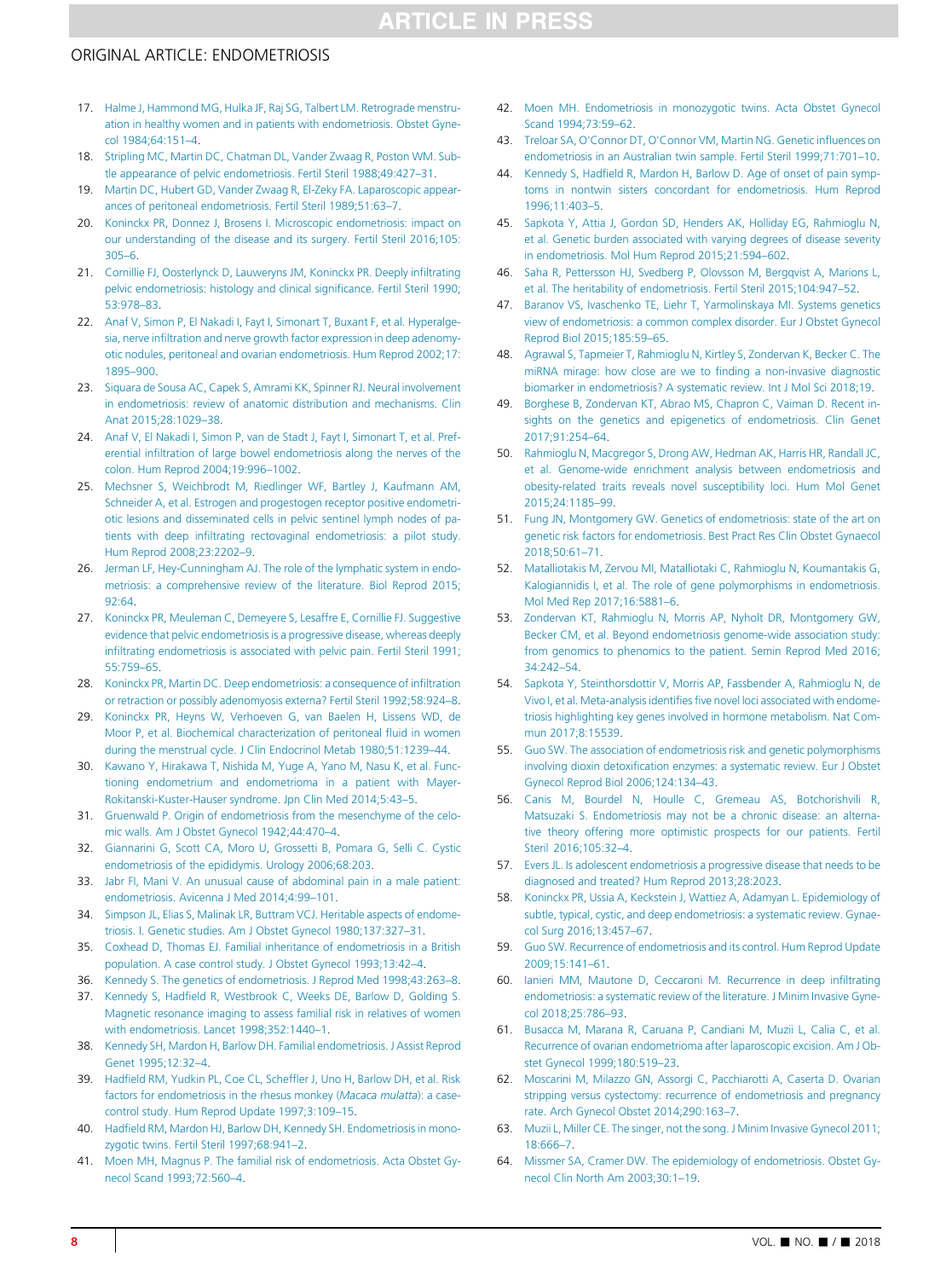#### Fertility and Sterility®

- <span id="page-8-0"></span>65. [Koninckx PR, Meuleman C, Oosterlynck D, Cornillie FJ. Diagnosis of deep](http://refhub.elsevier.com/S0015-0282(18)32135-6/sref65) [endometriosis by clinical examination during menstruation and plasma](http://refhub.elsevier.com/S0015-0282(18)32135-6/sref65) [CA-125 concentration. Fertil Steril 1996;65:280](http://refhub.elsevier.com/S0015-0282(18)32135-6/sref65)–7.
- 66. [Setubal A, Sidiropoulou Z, Torgal M, Casal E, Lourenco C, Koninckx P.](http://refhub.elsevier.com/S0015-0282(18)32135-6/sref66) [Bowel complications of deep endometriosis during pregnancy or in vitro](http://refhub.elsevier.com/S0015-0282(18)32135-6/sref66) [fertilization. Fertil Steril 2014;101:442](http://refhub.elsevier.com/S0015-0282(18)32135-6/sref66)–6.
- 67. [Vigano P, Corti L, Berlanda N. Beyond infertility: obstetrical and post](http://refhub.elsevier.com/S0015-0282(18)32135-6/sref67)[partum complications associated with endometriosis and adenomyosis.](http://refhub.elsevier.com/S0015-0282(18)32135-6/sref67) [Fertil Steril 2015;104:802](http://refhub.elsevier.com/S0015-0282(18)32135-6/sref67)–12.
- 68. [Kalu E, Richardson R, Sellu D, Kubba F. Endometriosis-associated ileo-cecal](http://refhub.elsevier.com/S0015-0282(18)32135-6/sref68) [perforation in a woman on the pseudopregnancy regimen. J Minim Inva](http://refhub.elsevier.com/S0015-0282(18)32135-6/sref68)[sive Gynecol 2008;15:764](http://refhub.elsevier.com/S0015-0282(18)32135-6/sref68)–6.
- 69. [Lambrechts S, van Calsteren K, Capoen A, op de Beeck K, Joniau S,](http://refhub.elsevier.com/S0015-0282(18)32135-6/sref69) [Timmerman D, et al. A case of polypoid endometriosis of the bladder dur](http://refhub.elsevier.com/S0015-0282(18)32135-6/sref69)[ing pregnancy mimicking urachal carcinoma. Ultrasound Obstet Gynecol](http://refhub.elsevier.com/S0015-0282(18)32135-6/sref69) [2011;38:475](http://refhub.elsevier.com/S0015-0282(18)32135-6/sref69)–8.
- 70. [Maggiore U, Remorgida V, Sala P, Vellone VG, Biscaldi E, Ferrero S. Spon](http://refhub.elsevier.com/S0015-0282(18)32135-6/sref70)[taneous uroperitoneum and preterm delivery in a patient with bladder](http://refhub.elsevier.com/S0015-0282(18)32135-6/sref70) [endometriosis. J Minim Invasive Gynecol 2015;22:923](http://refhub.elsevier.com/S0015-0282(18)32135-6/sref70)–4.
- 71. [Brosens IA, Lier MC, Mijatovic V, Habiba M, Benagiano G. Severe sponta](http://refhub.elsevier.com/S0015-0282(18)32135-6/sref71)[neous hemoperitoneum in pregnancy may be linked to in vitro fertilization](http://refhub.elsevier.com/S0015-0282(18)32135-6/sref71) [in patients with endometriosis: a systematic review. Fertil Steril 2016;106:](http://refhub.elsevier.com/S0015-0282(18)32135-6/sref71) [692](http://refhub.elsevier.com/S0015-0282(18)32135-6/sref71)–703.
- 72. Asencio FA, Ribeiro HA, Ribeiro PA, Mario M, Adamyan L, Ussia A, et al. Case reports and systematic review of estrogen independent symptomatic postmenopausal endometriosis. Gynecol Surgery 2018. In press.
- 73. [Koninckx PR, Ussia A, Adamyan L, Wattiez A, Donnez J. Deep endometri](http://refhub.elsevier.com/S0015-0282(18)32135-6/sref73)osis: defi[nition, diagnosis, and treatment. Fertil Steril 2012;98:564](http://refhub.elsevier.com/S0015-0282(18)32135-6/sref73)–71.
- 74. [Koninckx PR, Ussia A, Zupi E, Gomel V. Association of endometriosis and](http://refhub.elsevier.com/S0015-0282(18)32135-6/sref74) [adenomyosis: vast literature but scant conclusive data. J Minim Invasive Gy](http://refhub.elsevier.com/S0015-0282(18)32135-6/sref74)[necol 2018;25:745](http://refhub.elsevier.com/S0015-0282(18)32135-6/sref74)–8.
- 75. [Chapron C, Tosti C, Marcellin L, Bourdon M, Lafay-Pillet MC, Millischer AE,](http://refhub.elsevier.com/S0015-0282(18)32135-6/sref75) [et al. Relationship between the magnetic resonance imaging appearance](http://refhub.elsevier.com/S0015-0282(18)32135-6/sref75) [of adenomyosis and endometriosis phenotypes. Hum Reprod 2017;32:](http://refhub.elsevier.com/S0015-0282(18)32135-6/sref75) [1393](http://refhub.elsevier.com/S0015-0282(18)32135-6/sref75)–401.
- 76. [di Donato N, Montanari G, Benfenati A, Leonardi D, Bertoldo V, Monti G,](http://refhub.elsevier.com/S0015-0282(18)32135-6/sref76) [et al. Prevalence of adenomyosis in women undergoing surgery for endo](http://refhub.elsevier.com/S0015-0282(18)32135-6/sref76)[metriosis. Eur J Obstet Gynecol Reprod Biol 2014;181:289](http://refhub.elsevier.com/S0015-0282(18)32135-6/sref76)–93.
- 77. [Olovsson M. Immunological aspects of endometriosis: an update. Am J Re](http://refhub.elsevier.com/S0015-0282(18)32135-6/sref77)[prod Immunol 2011;66\(Suppl 1\):101](http://refhub.elsevier.com/S0015-0282(18)32135-6/sref77)–4.
- 78. [Kobayashi H, Higashiura Y, Shigetomi H, Kajihara H. Pathogenesis of endo](http://refhub.elsevier.com/S0015-0282(18)32135-6/sref78)[metriosis: the role of initial infection and subsequent sterile in](http://refhub.elsevier.com/S0015-0282(18)32135-6/sref78)flammation [\[review\]. Mol Med Rep 2014;9:9](http://refhub.elsevier.com/S0015-0282(18)32135-6/sref78)–15.
- 79. [Kralickova M, Vetvicka V. Immunological aspects of endometriosis: a re](http://refhub.elsevier.com/S0015-0282(18)32135-6/sref79)[view. Ann Transl Med 2015;3:153](http://refhub.elsevier.com/S0015-0282(18)32135-6/sref79).
- 80. Thiruchelvam U, Wingfi[eld M, O'Farrelly C. Natural killer cells: key players](http://refhub.elsevier.com/S0015-0282(18)32135-6/sref80) [in endometriosis. Am J Reprod Immunol 2015;74:291](http://refhub.elsevier.com/S0015-0282(18)32135-6/sref80)–301.
- 81. [Parkin KL, Fazleabas AT. Uterine leukocyte function and dysfunction: a hy](http://refhub.elsevier.com/S0015-0282(18)32135-6/sref81)[pothesis on the impact of endometriosis. Am J Reprod Immunol 2016;75:](http://refhub.elsevier.com/S0015-0282(18)32135-6/sref81) [411](http://refhub.elsevier.com/S0015-0282(18)32135-6/sref81)–7.
- 82. [de Barros IBL, Malvezzi H, Gueuvoghlanian-Silva BY, Piccinato CA,](http://refhub.elsevier.com/S0015-0282(18)32135-6/sref82) [Rizzo LV, Podgaec S. What do we know about regulatory T cells and endo](http://refhub.elsevier.com/S0015-0282(18)32135-6/sref82)[metriosis? A systematic review. J Reprod Immunol 2017;120:48](http://refhub.elsevier.com/S0015-0282(18)32135-6/sref82)–55.
- 83. [Sikora J, Smycz-Kubanska M, Mielczarek-Palacz A, Kondera-Anasz Z.](http://refhub.elsevier.com/S0015-0282(18)32135-6/sref83) [Abnormal peritoneal regulation of chemokine activation](http://refhub.elsevier.com/S0015-0282(18)32135-6/sref83)—the role of IL-[8 in pathogenesis of endometriosis. Am J Reprod Immunol 2017;77](http://refhub.elsevier.com/S0015-0282(18)32135-6/sref83).
- 84. [Ahn SH, Monsanto SP, Miller C, Singh SS, Thomas R, Tayade C. Pathophys](http://refhub.elsevier.com/S0015-0282(18)32135-6/sref84)[iology and immune dysfunction in endometriosis. Biomed Res Int 2015;](http://refhub.elsevier.com/S0015-0282(18)32135-6/sref84) [2015:795976.](http://refhub.elsevier.com/S0015-0282(18)32135-6/sref84)
- 85. [Riccio L, Santulli P, Marcellin L, Abrao MS, Batteux F, Chapron C. Immu](http://refhub.elsevier.com/S0015-0282(18)32135-6/sref85)[nology of endometriosis. Best Pract Res Clin Obstet Gynaecol 2018;50:](http://refhub.elsevier.com/S0015-0282(18)32135-6/sref85) [39](http://refhub.elsevier.com/S0015-0282(18)32135-6/sref85)–49.
- 86. [Takamura M, Koga K, Izumi G, Hirata T, Harada M, Hirota Y, et al. Simul](http://refhub.elsevier.com/S0015-0282(18)32135-6/sref86)taneous detection and evaluation of four subsets of  $CD4+T$  lymphocyte in [lesions and peripheral blood in endometriosis. Am J Reprod Immunol](http://refhub.elsevier.com/S0015-0282(18)32135-6/sref86) [2015;74:480](http://refhub.elsevier.com/S0015-0282(18)32135-6/sref86)–6.
- 87. [Sinreih M, Anko M, Kene NH, Kocbek V, Rizner TL. Expression of AKR1B1,](http://refhub.elsevier.com/S0015-0282(18)32135-6/sref87) [AKR1C3 and other genes of prostaglandin F2](http://refhub.elsevier.com/S0015-0282(18)32135-6/sref87) $\alpha$  biosynthesis and action in [ovarian endometriosis tissue and in model cell lines. Chem Biol Interact](http://refhub.elsevier.com/S0015-0282(18)32135-6/sref87) [2015;234:320](http://refhub.elsevier.com/S0015-0282(18)32135-6/sref87)–31.
- 88. [Mu F, Hankinson SE, Schernhammer E, Pollak MN, Missmer SA. A prospec](http://refhub.elsevier.com/S0015-0282(18)32135-6/sref88)[tive study of insulin-like growth factor 1, its binding protein 3, and risk of](http://refhub.elsevier.com/S0015-0282(18)32135-6/sref88) [endometriosis. Am J Epidemiol 2015;182:148](http://refhub.elsevier.com/S0015-0282(18)32135-6/sref88)–56.
- 89. Oosterlynck DJ, Meuleman C, Waer M, Koninckx PR.  $CO<sub>2</sub>$ -laser excision of [endometriosis does not improve the decreased natural killer activity. Acta](http://refhub.elsevier.com/S0015-0282(18)32135-6/sref89) [Obstet Gynecol Scand 1994;73:333](http://refhub.elsevier.com/S0015-0282(18)32135-6/sref89)–7.
- 90. [Halme J, White C, Kauma S, Estes J, Haskill S. Peritoneal macrophages from](http://refhub.elsevier.com/S0015-0282(18)32135-6/sref90) [patients with endometriosis release growth factor activity in vitro. J Clin En](http://refhub.elsevier.com/S0015-0282(18)32135-6/sref90)[docrinol Metab 1988;66:1044](http://refhub.elsevier.com/S0015-0282(18)32135-6/sref90)–9.
- 91. [Koninckx PR, Kennedy SH, Barlow DH. Endometriotic disease: the role of](http://refhub.elsevier.com/S0015-0282(18)32135-6/sref91) peritoneal fl[uid. Hum Reprod Update 1998;4:741](http://refhub.elsevier.com/S0015-0282(18)32135-6/sref91)–51.
- 92. [Barcz E, Kaminski P, Marianowski L. Role of cytokines in pathogenesis of](http://refhub.elsevier.com/S0015-0282(18)32135-6/sref92) [endometriosis. Med Sci Monit 2000;6:1042](http://refhub.elsevier.com/S0015-0282(18)32135-6/sref92)–6.
- 93. [Harada T, Iwabe T, Terakawa N. Role of cytokines in endometriosis. Fertil](http://refhub.elsevier.com/S0015-0282(18)32135-6/sref93) [Steril 2001;76:1](http://refhub.elsevier.com/S0015-0282(18)32135-6/sref93)–10.
- 94. [Wu MY, Ho HN. The role of cytokines in endometriosis. Am J Reprod Im](http://refhub.elsevier.com/S0015-0282(18)32135-6/sref94)[munol 2003;49:285](http://refhub.elsevier.com/S0015-0282(18)32135-6/sref94)–96.
- 95. [Kyama CM, Mihalyi A, Simsa P, Falconer H, Fulop V, Mwenda JM, et al.](http://refhub.elsevier.com/S0015-0282(18)32135-6/sref95) [Role of cytokines in the endometrial-peritoneal cross-talk and develop](http://refhub.elsevier.com/S0015-0282(18)32135-6/sref95)[ment of endometriosis. Front Biosci \(Elite Ed\) 2009;1:444](http://refhub.elsevier.com/S0015-0282(18)32135-6/sref95)–54.
- 96. [Vouk K, Ribic-Pucelj M, Adamski J, Rizner TL. Altered levels of acylcarni](http://refhub.elsevier.com/S0015-0282(18)32135-6/sref96)[tines, phosphatidylcholines, and sphingomyelins in peritoneal](http://refhub.elsevier.com/S0015-0282(18)32135-6/sref96) fluid from [ovarian endometriosis patients. J Steroid Biochem Mol Biol 2016;159:](http://refhub.elsevier.com/S0015-0282(18)32135-6/sref96) [60](http://refhub.elsevier.com/S0015-0282(18)32135-6/sref96)–9.
- 97. [Liu XJ, Bai XG, Teng YL, Song L, Lu N, Yang RQ. miRNA-15a-5p regulates](http://refhub.elsevier.com/S0015-0282(18)32135-6/sref97) [VEGFA in endometrial mesenchymal stem cells and contributes to the](http://refhub.elsevier.com/S0015-0282(18)32135-6/sref97) [pathogenesis of endometriosis. Eur Rev Med Pharmacol Sci 2016;20:](http://refhub.elsevier.com/S0015-0282(18)32135-6/sref97) [3319](http://refhub.elsevier.com/S0015-0282(18)32135-6/sref97)–26.
- 98. [Young VJ, Ahmad SF, Brown JK, Duncan WC, Horne AW. Peritoneal VEGF-](http://refhub.elsevier.com/S0015-0282(18)32135-6/sref98)A expression is regulated by TGF- $\beta$ [1 through an ID1 pathway in women](http://refhub.elsevier.com/S0015-0282(18)32135-6/sref98) [with endometriosis. Sci Rep 2015;5:16859.](http://refhub.elsevier.com/S0015-0282(18)32135-6/sref98)
- 99. [Oosterlynck DJ, Meuleman C, Sobis H, Vandeputte M, Koninckx PR. Angio](http://refhub.elsevier.com/S0015-0282(18)32135-6/sref99)genic activity of peritoneal fl[uid from women with endometriosis. Fertil](http://refhub.elsevier.com/S0015-0282(18)32135-6/sref99) [Steril 1993;59:778](http://refhub.elsevier.com/S0015-0282(18)32135-6/sref99)–82.
- 100. [Morgan KG, Wilkinson N, Buckley CH. Angiogenesis in normal, hyper](http://refhub.elsevier.com/S0015-0282(18)32135-6/sref100)[plastic, and neoplastic endometrium. J Pathol 1996;179:317](http://refhub.elsevier.com/S0015-0282(18)32135-6/sref100)–20.
- 101. [Taylor RN, Ryan IP, Moore ES, Hornung D, Shifren JL, Tseng JF. Angiogen](http://refhub.elsevier.com/S0015-0282(18)32135-6/sref101)[esis and macrophage activation in endometriosisBulletti C, deZiegler D,](http://refhub.elsevier.com/S0015-0282(18)32135-6/sref101) [Guller S, Levitz M, editors. Uterus: endometrium and myometrium, 828.](http://refhub.elsevier.com/S0015-0282(18)32135-6/sref101) [New York: New York Academy Sciences; 1997:194](http://refhub.elsevier.com/S0015-0282(18)32135-6/sref101)–207.
- 102. Healy DL, Rogers PA, Hii L, Wingfi[eld M. Angiogenesis: a new theory for](http://refhub.elsevier.com/S0015-0282(18)32135-6/sref102) [endometriosis. Hum Reprod Update 1998;4:736](http://refhub.elsevier.com/S0015-0282(18)32135-6/sref102)–40.
- 103. [Matsuzaki S, Canis M, Darcha C, Dechelotte P, Pouly JL, Bruhat MA. Angio](http://refhub.elsevier.com/S0015-0282(18)32135-6/sref103)[genesis in endometriosis. Gynecol Obstet Invest 1998;46:111](http://refhub.elsevier.com/S0015-0282(18)32135-6/sref103)–5.
- 104. [Fujimoto J, Sakaguchi H, Hirose R, Wen H, Tamaya T. Angiogenesis in](http://refhub.elsevier.com/S0015-0282(18)32135-6/sref104) [endometriosis and angiogenic factors. Gynecol Obstet Invest 1999;](http://refhub.elsevier.com/S0015-0282(18)32135-6/sref104) [48\(Suppl 1\):14](http://refhub.elsevier.com/S0015-0282(18)32135-6/sref104)–20.
- 105. [Gazvani R, Templeton A. Peritoneal environment, cytokines and angiogen](http://refhub.elsevier.com/S0015-0282(18)32135-6/sref105)[esis in the pathophysiology of endometriosis. Reproduction 2002;123:](http://refhub.elsevier.com/S0015-0282(18)32135-6/sref105) [217](http://refhub.elsevier.com/S0015-0282(18)32135-6/sref105)–26.
- 106. [Taylor RN, Lebovic DI, Mueller MD. Angiogenic factors in endometriosis.](http://refhub.elsevier.com/S0015-0282(18)32135-6/sref106) [Ann N Y Acad Sci 2002;955:89](http://refhub.elsevier.com/S0015-0282(18)32135-6/sref106)–100.
- 107. [Becker CM, d'Amato RJ. Angiogenesis and antiangiogenic therapy in](http://refhub.elsevier.com/S0015-0282(18)32135-6/sref107) [endometriosis. Microvasc Res 2007;74:121](http://refhub.elsevier.com/S0015-0282(18)32135-6/sref107)–30.
- 108. [Laschke MW, Menger MD. In vitro and in vivo approaches to study angio](http://refhub.elsevier.com/S0015-0282(18)32135-6/sref108)[genesis in the pathophysiology and therapy of endometriosis. Hum Reprod](http://refhub.elsevier.com/S0015-0282(18)32135-6/sref108) [Update 2007;13:331](http://refhub.elsevier.com/S0015-0282(18)32135-6/sref108)–42.
- 109. [May K, Becker CM. Endometriosis and angiogenesis. Minerva Ginecol](http://refhub.elsevier.com/S0015-0282(18)32135-6/sref109) [2008;60:245](http://refhub.elsevier.com/S0015-0282(18)32135-6/sref109)–54.
- 110. [Van LA, Donnez J, Defrere S, Dunselman GA, Groothuis PG. Antiangio](http://refhub.elsevier.com/S0015-0282(18)32135-6/sref110)[genic and vascular-disrupting agents in endometriosis: pitfalls and prom](http://refhub.elsevier.com/S0015-0282(18)32135-6/sref110)[ises. Mol Hum Reprod 2008;14:259](http://refhub.elsevier.com/S0015-0282(18)32135-6/sref110)–68.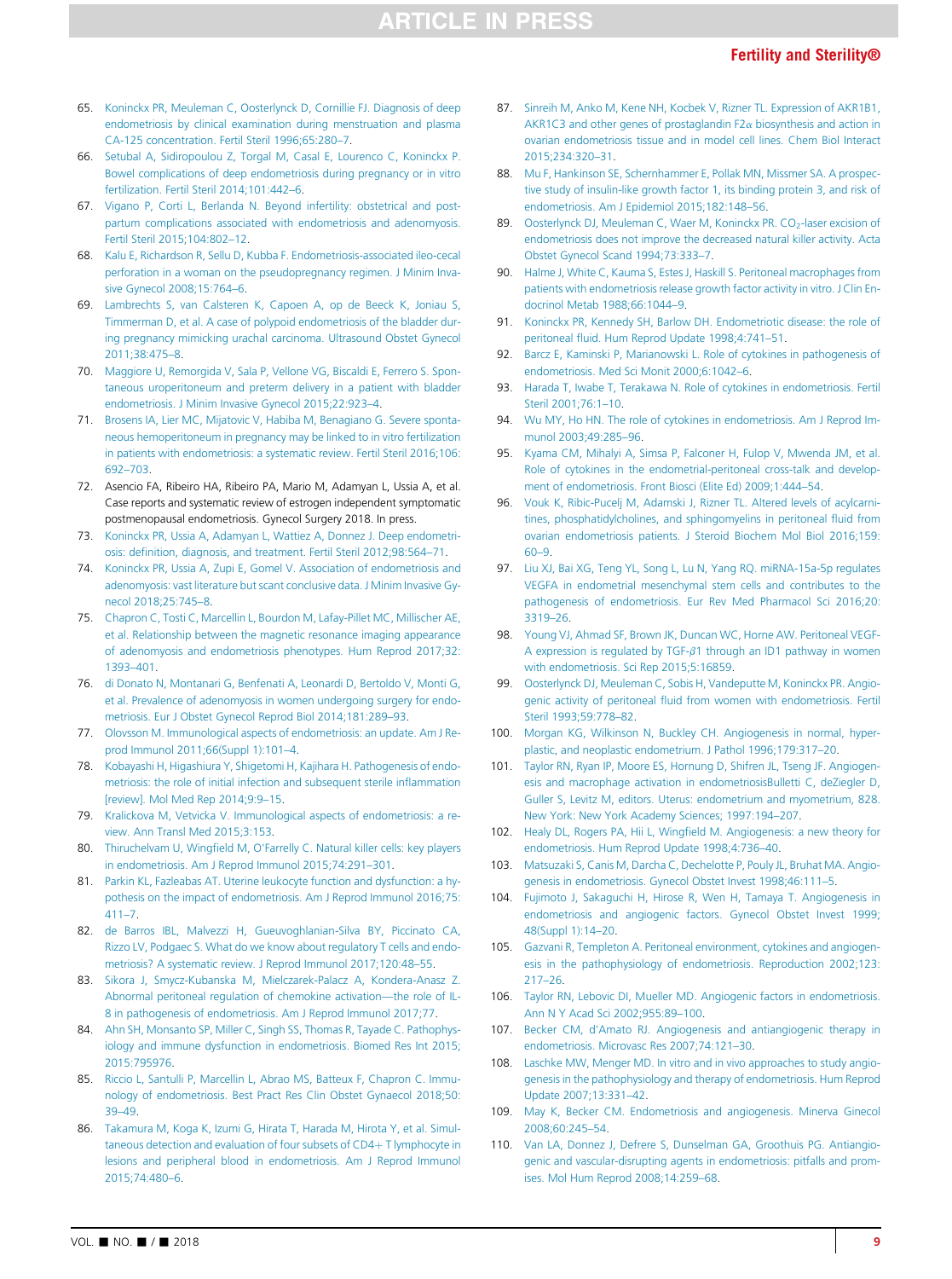#### <span id="page-9-0"></span>ORIGINAL ARTICLE: ENDOMETRIOSIS

- 111. [Rogers PA, Donoghue JF, Walter LM, Girling JE. Endometrial angiogenesis,](http://refhub.elsevier.com/S0015-0282(18)32135-6/sref111) [vascular maturation, and lymphangiogenesis. Reprod Sci 2009;16:147](http://refhub.elsevier.com/S0015-0282(18)32135-6/sref111)–51.
- 112. [Taylor RN, Yu J, Torres PB, Schickedanz AC, Park JK, Mueller MD, et al.](http://refhub.elsevier.com/S0015-0282(18)32135-6/sref112) [Mechanistic and therapeutic implications of angiogenesis in endometri](http://refhub.elsevier.com/S0015-0282(18)32135-6/sref112)[osis. Reprod Sci 2009;16:140](http://refhub.elsevier.com/S0015-0282(18)32135-6/sref112)–6.
- 113. [Laschke MW, Menger MD. Antiangiogenic treatment strategies for the](http://refhub.elsevier.com/S0015-0282(18)32135-6/sref113) [therapy of endometriosis. Hum Reprod Update 2012;18:682](http://refhub.elsevier.com/S0015-0282(18)32135-6/sref113)–702.
- 114. [Machado-Linde F, Pelegrin P, Sanchez-Ferrer ML, Leon J, Cascales P,](http://refhub.elsevier.com/S0015-0282(18)32135-6/sref114) [Parrilla JJ. 2-Methoxyestradiol in the pathophysiology of endometriosis:](http://refhub.elsevier.com/S0015-0282(18)32135-6/sref114) [focus on angiogenesis and therapeutic potential. Reprod Sci 2012;19:](http://refhub.elsevier.com/S0015-0282(18)32135-6/sref114) [1018](http://refhub.elsevier.com/S0015-0282(18)32135-6/sref114)–29.
- 115. [Hey-Cunningham AJ, Peters KM, Zevallos HB, Berbic M, Markham R,](http://refhub.elsevier.com/S0015-0282(18)32135-6/sref115) [Fraser IS. Angiogenesis, lymphangiogenesis and neurogenesis in endome](http://refhub.elsevier.com/S0015-0282(18)32135-6/sref115)[triosis. Front Biosci \(Elite Ed\) 2013;5:1033](http://refhub.elsevier.com/S0015-0282(18)32135-6/sref115)–56.
- 116. [Djokovic D, Calhaz-Jorge C. Angiogenesis as a therapeutic target in endo](http://refhub.elsevier.com/S0015-0282(18)32135-6/sref116)[metriosis. Acta Med Port 2014;27:489](http://refhub.elsevier.com/S0015-0282(18)32135-6/sref116)–97.
- 117. [Mari-Alexandre J, Garcia-Oms J, Barcelo-Molina M, Gilabert-Aguilar J,](http://refhub.elsevier.com/S0015-0282(18)32135-6/sref117) [Estelles A, Braza-Boils A, et al. MicroRNAs and angiogenesis in endometri](http://refhub.elsevier.com/S0015-0282(18)32135-6/sref117)[osis. Thromb Res 2015;135\(Suppl 1\):S38](http://refhub.elsevier.com/S0015-0282(18)32135-6/sref117)–40.
- 118. [Gogacz M, Galczynski K, Romanek-Piva K, Winkler I, Rechberger T, Ada](http://refhub.elsevier.com/S0015-0282(18)32135-6/sref118)[miak-Godlewska A. \[Concentration of selected angiogenic factors in](http://refhub.elsevier.com/S0015-0282(18)32135-6/sref118) serum and peritoneal fl[uid of women with endometriosis\]. Ginekol Pol](http://refhub.elsevier.com/S0015-0282(18)32135-6/sref118) [2015;86:188](http://refhub.elsevier.com/S0015-0282(18)32135-6/sref118)–92.
- 119. Dela CC, Reis FM. The role of TGF $\beta$  [superfamily members in the pathophys](http://refhub.elsevier.com/S0015-0282(18)32135-6/sref119)[iology of endometriosis. Gynecol Endocrinol 2015;31:511](http://refhub.elsevier.com/S0015-0282(18)32135-6/sref119)–5.
- 120. [Koninckx PR, Riittinen L, Seppala M, Cornillie FJ. CA-125 and placental pro](http://refhub.elsevier.com/S0015-0282(18)32135-6/sref120)[tein 14 concentrations in plasma and peritoneal](http://refhub.elsevier.com/S0015-0282(18)32135-6/sref120) fluid of women with deeply infi[ltrating pelvic endometriosis. Fertil Steril 1992;57:523](http://refhub.elsevier.com/S0015-0282(18)32135-6/sref120)–30.
- 121. [Barbieri RL. Stenosis of the external cervical os: an association with](http://refhub.elsevier.com/S0015-0282(18)32135-6/sref121) [endometriosis in women with chronic pelvic pain. Fertil Steril 1998;](http://refhub.elsevier.com/S0015-0282(18)32135-6/sref121) [70:571](http://refhub.elsevier.com/S0015-0282(18)32135-6/sref121)–3.
- 122. [Koninckx PR, Gomel V. Introduction: Quality of pelvic surgery and postop](http://refhub.elsevier.com/S0015-0282(18)32135-6/sref122)[erative adhesions. Fertil Steril 2016;106:991](http://refhub.elsevier.com/S0015-0282(18)32135-6/sref122)–3.
- 123. [Koninckx PR, Gomel V, Ussia A, Adamyan L. Role of the peritoneal cavity in](http://refhub.elsevier.com/S0015-0282(18)32135-6/sref123) [the prevention of postoperative adhesions, pain, and fatigue. Fertil Steril](http://refhub.elsevier.com/S0015-0282(18)32135-6/sref123) [2016;106:998](http://refhub.elsevier.com/S0015-0282(18)32135-6/sref123)–1010.
- 124. [Carvalho L, Podgaec S, Bellodi-Privato M, Falcone T, Abrao MS. Role of eu](http://refhub.elsevier.com/S0015-0282(18)32135-6/sref124)[topic endometrium in pelvic endometriosis. J Minim Invasive Gynecol 2011;](http://refhub.elsevier.com/S0015-0282(18)32135-6/sref124) [18:419](http://refhub.elsevier.com/S0015-0282(18)32135-6/sref124)–27.
- 125. [Lessey BA, Lebovic DI, Taylor RN. Eutopic endometrium in women with](http://refhub.elsevier.com/S0015-0282(18)32135-6/sref125) [endometriosis: ground zero for the study of implantation defects. Semin](http://refhub.elsevier.com/S0015-0282(18)32135-6/sref125) [Reprod Med 2013;31:109](http://refhub.elsevier.com/S0015-0282(18)32135-6/sref125)–24.
- 126. [Herndon CN, Aghajanova L, Balayan S, Erikson D, Barragan F, Gold](http://refhub.elsevier.com/S0015-0282(18)32135-6/sref126)fien G, [et al. Global transcriptome abnormalities of the eutopic endometrium from](http://refhub.elsevier.com/S0015-0282(18)32135-6/sref126) [women with adenomyosis. Reprod Sci 2016;23:1289](http://refhub.elsevier.com/S0015-0282(18)32135-6/sref126)–303.
- 127. [Lagana AS, Triolo O, Salmeri FM, Granese R, Palmara VI, Ban FH, et al. Nat](http://refhub.elsevier.com/S0015-0282(18)32135-6/sref127)[ural killer T cell subsets in eutopic and ectopic endometrium: a fresh look to](http://refhub.elsevier.com/S0015-0282(18)32135-6/sref127) [a busy corner. Arch Gynecol Obstet 2016;293:941](http://refhub.elsevier.com/S0015-0282(18)32135-6/sref127)–9.
- 128. [da Costa e Silva Rde C, Moura KK, Ribeiro Junior CL, Guillo LA. Estrogen](http://refhub.elsevier.com/S0015-0282(18)32135-6/sref128) [signaling in the proliferative endometrium: implications in endometriosis.](http://refhub.elsevier.com/S0015-0282(18)32135-6/sref128) [Rev Assoc Med Bras \(1992\) 2016;62:72](http://refhub.elsevier.com/S0015-0282(18)32135-6/sref128)–7.
- 129. [Mehasseb MK, Bell SC, Pringle JH, Habiba MA. Uterine adenomyosis is](http://refhub.elsevier.com/S0015-0282(18)32135-6/sref129) [associated with ultrastructural features of altered contractility in the inner](http://refhub.elsevier.com/S0015-0282(18)32135-6/sref129) [myometrium. Fertil Steril 2010;93:2130](http://refhub.elsevier.com/S0015-0282(18)32135-6/sref129)–6.
- 130. [Pan ML, Chen LR, Tsao HM, Chen KH. Risk of gestational hypertension](http://refhub.elsevier.com/S0015-0282(18)32135-6/sref130)[preeclampsia in women with preceding endometriosis: a nationwide](http://refhub.elsevier.com/S0015-0282(18)32135-6/sref130) [population-based study. PLoS One 2017;12:e0181261](http://refhub.elsevier.com/S0015-0282(18)32135-6/sref130).
- 131. [Koninckx PR, Zupi E, Martin DC. Endometriosis and pregnancy outcome.](http://refhub.elsevier.com/S0015-0282(18)32135-6/sref131) [Fertil Steril 2018;110:406](http://refhub.elsevier.com/S0015-0282(18)32135-6/sref131)–7.
- 132. [Hasdemir PS, Farasat M, Aydin C, Ozyurt BC, Guvenal T, Pekindil G. The](http://refhub.elsevier.com/S0015-0282(18)32135-6/sref132) [role of adenomyosis in the pathogenesis of preeclampsia. Geburtshilfe](http://refhub.elsevier.com/S0015-0282(18)32135-6/sref132) [Frauenheilkd 2016;76:882](http://refhub.elsevier.com/S0015-0282(18)32135-6/sref132)–7.
- 133. [Hashimoto A, Iriyama T, Sayama S, Nakayama T, Komatsu A, Miyauchi A,](http://refhub.elsevier.com/S0015-0282(18)32135-6/sref133) [et al. Adenomyosis and adverse perinatal outcomes: increased risk of sec](http://refhub.elsevier.com/S0015-0282(18)32135-6/sref133)[ond trimester miscarriage, preeclampsia, and placental malposition. J Ma](http://refhub.elsevier.com/S0015-0282(18)32135-6/sref133)[tern Fetal Neonatal Med 2018;31:364](http://refhub.elsevier.com/S0015-0282(18)32135-6/sref133)–9.
- 134. [Khan KN, Kitajima M, Hiraki K, Yamaguchi N, Katamine S, Matsuyama T,](http://refhub.elsevier.com/S0015-0282(18)32135-6/sref134) et al. Escherichia coli [contamination of menstrual blood and effect of bac](http://refhub.elsevier.com/S0015-0282(18)32135-6/sref134)[terial endotoxin on endometriosis. Fertil Steril 2010;94:2860](http://refhub.elsevier.com/S0015-0282(18)32135-6/sref134)–3, e1–3.
- 135. [Khan KN, Fujishita A, Hiraki K, Kitajima M, Nakashima M, Fushiki S, et al.](http://refhub.elsevier.com/S0015-0282(18)32135-6/sref135) [Bacterial contamination hypothesis: a new concept in endometriosis. Re](http://refhub.elsevier.com/S0015-0282(18)32135-6/sref135)[prod Med Biol 2018;17:125](http://refhub.elsevier.com/S0015-0282(18)32135-6/sref135)–33.
- 136. [Lin WC, Chang CY, Hsu YA, Chiang JH, Wan L. Increased risk of endome](http://refhub.elsevier.com/S0015-0282(18)32135-6/sref136)[triosis in patients with lower genital tract infection: a nationwide cohort](http://refhub.elsevier.com/S0015-0282(18)32135-6/sref136) [study. Medicine \(Baltimore\) 2016;95:e2773](http://refhub.elsevier.com/S0015-0282(18)32135-6/sref136).
- 137. [Cicinelli E, Trojano G, Mastromauro M, Vimercati A, Marinaccio M,](http://refhub.elsevier.com/S0015-0282(18)32135-6/sref137) [Mitola PC, et al. Higher prevalence of chronic endometritis in women](http://refhub.elsevier.com/S0015-0282(18)32135-6/sref137) [with endometriosis: a possible etiopathogenetic link. Fertil Steril 2017;](http://refhub.elsevier.com/S0015-0282(18)32135-6/sref137) [108:289](http://refhub.elsevier.com/S0015-0282(18)32135-6/sref137)–95.e1.
- 138. [Heidarpour M, Derakhshan M, Derakhshan-Horeh M, Kheirollahi M,](http://refhub.elsevier.com/S0015-0282(18)32135-6/sref138) [Dashti S. Prevalence of high-risk human papillomavirus infection in women](http://refhub.elsevier.com/S0015-0282(18)32135-6/sref138) [with ovarian endometriosis. J Obstet Gynaecol Res 2017;43:135](http://refhub.elsevier.com/S0015-0282(18)32135-6/sref138)–9.
- 139. [Lim MC, Pfaendler K. Type and risk of cancer related to endometriosis:](http://refhub.elsevier.com/S0015-0282(18)32135-6/sref139) [ovarian cancer and beyond. BJOG 2018;125:73.](http://refhub.elsevier.com/S0015-0282(18)32135-6/sref139)
- 140. [Dawson A, Fernandez ML, Anglesio M, Yong PJ, Carey MS. Endometriosis](http://refhub.elsevier.com/S0015-0282(18)32135-6/sref140) [and endometriosis-associated cancers: new insights into the molecular](http://refhub.elsevier.com/S0015-0282(18)32135-6/sref140) [mechanisms of ovarian cancer development. Ecancermedicalscience](http://refhub.elsevier.com/S0015-0282(18)32135-6/sref140) [2018;12:803.](http://refhub.elsevier.com/S0015-0282(18)32135-6/sref140)
- 141. [Guo SW. Endometriosis and ovarian cancer: potential bene](http://refhub.elsevier.com/S0015-0282(18)32135-6/sref141)fits and harms [of screening and risk-reducing surgery. Fertil Steril 2015;104:813](http://refhub.elsevier.com/S0015-0282(18)32135-6/sref141)–30.
- 142. [Koninckx PR. The physiopathology of endometriosis: pollution and dioxin.](http://refhub.elsevier.com/S0015-0282(18)32135-6/sref142) [Gynecol Obstet Invest 1999;47\(Suppl 1\):47](http://refhub.elsevier.com/S0015-0282(18)32135-6/sref142)–9.
- 143. [Rier S, Foster WG. Environmental dioxins and endometriosis. Semin Reprod](http://refhub.elsevier.com/S0015-0282(18)32135-6/sref143) [Med 2003;21:145](http://refhub.elsevier.com/S0015-0282(18)32135-6/sref143)–54.
- 144. [Guo SW, Simsa P, Kyama CM, Mihalyi A, Fulop V, Othman EE, et al. Reas](http://refhub.elsevier.com/S0015-0282(18)32135-6/sref144)[sessing the evidence for the link between dioxin and endometriosis: from](http://refhub.elsevier.com/S0015-0282(18)32135-6/sref144) [molecular biology to clinical epidemiology. Mol Hum Reprod 2009;15:](http://refhub.elsevier.com/S0015-0282(18)32135-6/sref144) [609](http://refhub.elsevier.com/S0015-0282(18)32135-6/sref144)–24.
- 145. [Bruner-Tran KL, Osteen KG. Dioxin-like PCBs and endometriosis. Syst Biol](http://refhub.elsevier.com/S0015-0282(18)32135-6/sref145) [Reprod Med 2010;56:132](http://refhub.elsevier.com/S0015-0282(18)32135-6/sref145)–46.
- 146. [Wood DH, Yochmowitz MG, Salmon YL, Eason RL, Boster RA. Proton irra](http://refhub.elsevier.com/S0015-0282(18)32135-6/sref146)[diation and endometriosis. Aviat Space Envir Med 1983;54:718](http://refhub.elsevier.com/S0015-0282(18)32135-6/sref146)–24.
- 147. [Fanton JW, Golden JG. Radiation-induced endometriosis in](http://refhub.elsevier.com/S0015-0282(18)32135-6/sref147) Macaca mulatta[. Radiat Res 1991;126:141](http://refhub.elsevier.com/S0015-0282(18)32135-6/sref147)–6.
- 148. [Sofo V, Gotte M, Lagana AS, Salmeri FM, Triolo O, Sturlese E, et al. Corre](http://refhub.elsevier.com/S0015-0282(18)32135-6/sref148)[lation between dioxin and endometriosis: an epigenetic route to unravel](http://refhub.elsevier.com/S0015-0282(18)32135-6/sref148) [the pathogenesis of the disease. Arch Gynecol Obstet 2015;292:973](http://refhub.elsevier.com/S0015-0282(18)32135-6/sref148)–86.
- 149. [Wu Y, Basir Z, Kajdacsy-Balla A, Strawn E, Macias V, Montgomery K, et al.](http://refhub.elsevier.com/S0015-0282(18)32135-6/sref149) [Resolution of clonal origins for endometriotic lesions using laser capture](http://refhub.elsevier.com/S0015-0282(18)32135-6/sref149) [microdissection and the human androgen receptor \(HUMARA\) assay. Fertil](http://refhub.elsevier.com/S0015-0282(18)32135-6/sref149) [Steril 2003;79\(Suppl 1\):710](http://refhub.elsevier.com/S0015-0282(18)32135-6/sref149)–7.
- 150. [Mayr D, Amann G, Siefert C, Diebold J, Anderegg B. Does endometriosis](http://refhub.elsevier.com/S0015-0282(18)32135-6/sref150) [really have premalignant potential? A clonal analysis of laser](http://refhub.elsevier.com/S0015-0282(18)32135-6/sref150)[microdissected tissue. FASEB J 2003;17:693](http://refhub.elsevier.com/S0015-0282(18)32135-6/sref150)–5.
- 151. [Tamura M, Fukaya T, Murakami I, Uehara S, Yajima A. Analysis of clonality](http://refhub.elsevier.com/S0015-0282(18)32135-6/sref151) [in human endometriotic cysts based on evaluation of X chromosome inac](http://refhub.elsevier.com/S0015-0282(18)32135-6/sref151)tivation in archival formalin-fixed, paraffi[n-embedded tissue. Lab Invest](http://refhub.elsevier.com/S0015-0282(18)32135-6/sref151) [1998;78:213](http://refhub.elsevier.com/S0015-0282(18)32135-6/sref151)–8.
- 152. [Yano T, Jimbo H, Yoshikawa H, Tsutsumi O, Taketani Y. Molecular analysis](http://refhub.elsevier.com/S0015-0282(18)32135-6/sref152) [of clonality in ovarian endometrial cysts. Gynecol Obstet Invest 1999;](http://refhub.elsevier.com/S0015-0282(18)32135-6/sref152) [47\(Suppl 1\):41](http://refhub.elsevier.com/S0015-0282(18)32135-6/sref152)–5.
- 153. [Jimbo H, Hitomi Y, Yoshikawa H, Yano T, Momoeda M, Sakamoto A, et al.](http://refhub.elsevier.com/S0015-0282(18)32135-6/sref153) [Evidence for monoclonal expansion of epithelial cells in ovarian endome](http://refhub.elsevier.com/S0015-0282(18)32135-6/sref153)[trial cysts. Am J Pathol 1997;150:1173](http://refhub.elsevier.com/S0015-0282(18)32135-6/sref153)–8.
- 154. [Bulun SE, Monsivais D, Kakinuma T, Furukawa Y, Bernardi L, Pavone ME,](http://refhub.elsevier.com/S0015-0282(18)32135-6/sref154) [et al. Molecular biology of endometriosis: from aromatase to genomic ab](http://refhub.elsevier.com/S0015-0282(18)32135-6/sref154)[normalities. Semin Reprod Med 2015;33:220](http://refhub.elsevier.com/S0015-0282(18)32135-6/sref154)–4.
- 155. [Bulun SE, Cheng YH, Yin P, Imir G, Utsunomiya H, Attar E, et al. Progester](http://refhub.elsevier.com/S0015-0282(18)32135-6/sref155)[one resistance in endometriosis: link to failure to metabolize estradiol. Mol](http://refhub.elsevier.com/S0015-0282(18)32135-6/sref155) [Cell Endocrinol 2006;248:94](http://refhub.elsevier.com/S0015-0282(18)32135-6/sref155)–103.
- 156. [Wang C, Mavrogianis PA, Fazleabas AT. Endometriosis is associated with](http://refhub.elsevier.com/S0015-0282(18)32135-6/sref156) [progesterone resistance in the baboon \(](http://refhub.elsevier.com/S0015-0282(18)32135-6/sref156)Papio anubis) oviduct: evidence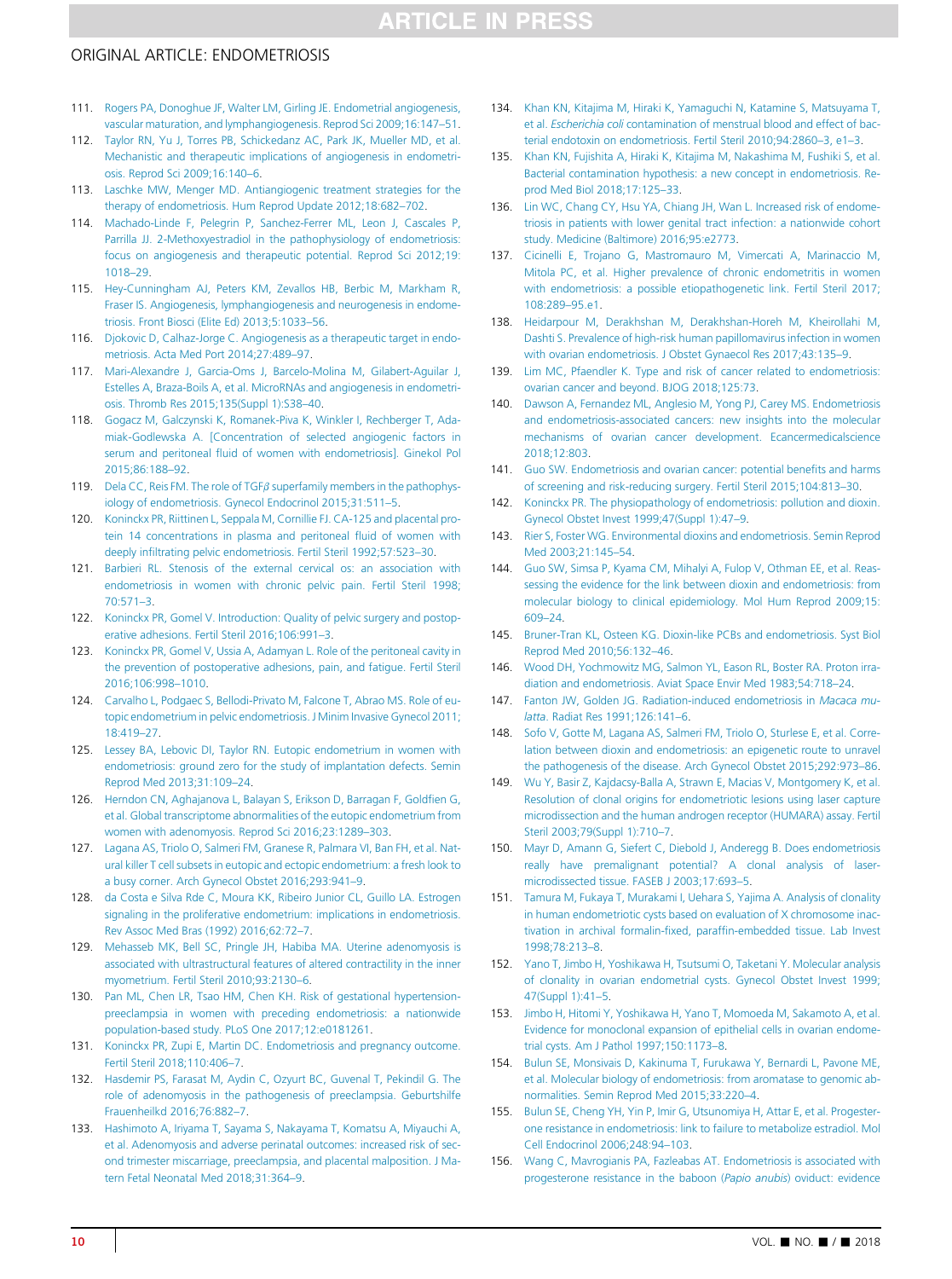<span id="page-10-0"></span>[based on the localization of oviductal glycoprotein 1 \(OVGP1\). Biol Reprod](http://refhub.elsevier.com/S0015-0282(18)32135-6/sref156) [2009;80:272](http://refhub.elsevier.com/S0015-0282(18)32135-6/sref156)–8.

- 157. [Bruner-Tran KL, Ding T, Osteen KG. Dioxin and endometrial progesterone](http://refhub.elsevier.com/S0015-0282(18)32135-6/sref157) [resistance. Semin Reprod Med 2010;28:59](http://refhub.elsevier.com/S0015-0282(18)32135-6/sref157)–68.
- 158. [Bulun SE, Cheng YH, Pavone ME, Yin P, Imir G, Utsunomiya H, et al. 17](http://refhub.elsevier.com/S0015-0282(18)32135-6/sref158) $\beta$ -[Hydroxysteroid dehydrogenase-2 de](http://refhub.elsevier.com/S0015-0282(18)32135-6/sref158)ficiency and progesterone resistance [in endometriosis. Semin Reprod Med 2010;28:44](http://refhub.elsevier.com/S0015-0282(18)32135-6/sref158)–50.
- 159. [Al-Sabbagh M, Lam EW, Brosens JJ. Mechanisms of endometrial progester](http://refhub.elsevier.com/S0015-0282(18)32135-6/sref159)[one resistance. Mol Cell Endocrinol 2012;358:208](http://refhub.elsevier.com/S0015-0282(18)32135-6/sref159)–15.
- 160. [Barragan F, Irwin JC, Balayan S, Erikson DW, Chen JC, Houshdaran S, et al.](http://refhub.elsevier.com/S0015-0282(18)32135-6/sref160) Human endometrial fi[broblasts derived from mesenchymal progenitors](http://refhub.elsevier.com/S0015-0282(18)32135-6/sref160) [inherit progesterone resistance and acquire an in](http://refhub.elsevier.com/S0015-0282(18)32135-6/sref160)flammatory phenotype [in the endometrial niche in endometriosis. Biol Reprod 2016;94:118.](http://refhub.elsevier.com/S0015-0282(18)32135-6/sref160)
- 161. [Joshi NR, Miyadahira EH, Afshar Y, Jeong JW, Young SL, Lessey BA, et al.](http://refhub.elsevier.com/S0015-0282(18)32135-6/sref161) [Progesterone resistance in endometriosis is modulated by the altered](http://refhub.elsevier.com/S0015-0282(18)32135-6/sref161) [expression of microRNA-29c and FKBP4. J Clin Endocrinol Metab 2017;](http://refhub.elsevier.com/S0015-0282(18)32135-6/sref161) [102:141](http://refhub.elsevier.com/S0015-0282(18)32135-6/sref161)–9.
- 162. [Patel BG, Rudnicki M, Yu J, Shu Y, Taylor RN. Progesterone resistance in](http://refhub.elsevier.com/S0015-0282(18)32135-6/sref162) [endometriosis: origins, consequences and interventions. Acta Obstet Gy](http://refhub.elsevier.com/S0015-0282(18)32135-6/sref162)[necol Scand 2017;96:623](http://refhub.elsevier.com/S0015-0282(18)32135-6/sref162)–32.
- 163. [Leyendecker G, Herbertz M, Kunz G, Mall G. Endometriosis results from](http://refhub.elsevier.com/S0015-0282(18)32135-6/sref163) [the dislocation of basal endometrium. Hum Reprod 2002;17:2725](http://refhub.elsevier.com/S0015-0282(18)32135-6/sref163)–36.
- 164. [Uimari O, Rahmioglu N, Nyholt DR, Vincent K, Missmer SA, Becker C, et al.](http://refhub.elsevier.com/S0015-0282(18)32135-6/sref164) [Genome-wide genetic analyses highlight mitogen-activated protein kinase](http://refhub.elsevier.com/S0015-0282(18)32135-6/sref164) [\(MAPK\) signaling in the pathogenesis of endometriosis. Hum Reprod 2017;](http://refhub.elsevier.com/S0015-0282(18)32135-6/sref164) [32:780](http://refhub.elsevier.com/S0015-0282(18)32135-6/sref164)–93.
- 165. [Kim BG, Yoo JY, Kim TH, Shin JH, Langenheim JF, Ferguson SD, et al. Aber](http://refhub.elsevier.com/S0015-0282(18)32135-6/sref165)[rant activation of signal transducer and activator of transcription-3 \(STAT3\)](http://refhub.elsevier.com/S0015-0282(18)32135-6/sref165) [signaling in endometriosis. Hum Reprod 2015;30:1069](http://refhub.elsevier.com/S0015-0282(18)32135-6/sref165)–78.
- 166. [Fung JN, Holdsworth-Carson SJ, Sapkota Y, Zhao ZZ, Jones L, Girling JE,](http://refhub.elsevier.com/S0015-0282(18)32135-6/sref166) [et al. Functional evaluation of genetic variants associated with endometri](http://refhub.elsevier.com/S0015-0282(18)32135-6/sref166)[osis near GREB1. Hum Reprod 2015;30:1263](http://refhub.elsevier.com/S0015-0282(18)32135-6/sref166)–75.
- 167. [Zanatta A, Rocha AM, Carvalho FM, Pereira RM, Taylor HS, Motta EL, et al.](http://refhub.elsevier.com/S0015-0282(18)32135-6/sref167) [The role of the Hoxa10/HOXA10 gene in the etiology of endometriosis and](http://refhub.elsevier.com/S0015-0282(18)32135-6/sref167) [its related infertility: a review. J Assist Reprod Genet 2010;27:701](http://refhub.elsevier.com/S0015-0282(18)32135-6/sref167)–10.
- 168. [Rakhila H, Al-Akoum M, Bergeron ME, Leboeuf M, Lemyre M, Akoum A,](http://refhub.elsevier.com/S0015-0282(18)32135-6/sref168) [et al. Promotion of angiogenesis and proliferation cytokines patterns in](http://refhub.elsevier.com/S0015-0282(18)32135-6/sref168) peritoneal fl[uid from women with endometriosis. J Reprod Immunol](http://refhub.elsevier.com/S0015-0282(18)32135-6/sref168) [2016;116:1](http://refhub.elsevier.com/S0015-0282(18)32135-6/sref168)–6.
- 169. [Sapkota Y, Low SK, Attia J, Gordon SD, Henders AK, Holliday EG, et al. As](http://refhub.elsevier.com/S0015-0282(18)32135-6/sref169)[sociation between endometriosis and the interleukin 1A \(IL1A\) locus. Hum](http://refhub.elsevier.com/S0015-0282(18)32135-6/sref169) [Reprod 2015;30:239](http://refhub.elsevier.com/S0015-0282(18)32135-6/sref169)–48.
- 170. [Malutan AM, Drugan C, Walch K, Drugan T, Ciortea R, Mihu D. The asso](http://refhub.elsevier.com/S0015-0282(18)32135-6/sref170)[ciation between interleukin-10 \(IL-10\) 592C/A, 819T/C, 1082G/A pro](http://refhub.elsevier.com/S0015-0282(18)32135-6/sref170)[moter polymorphisms and endometriosis. Arch Gynecol Obstet 2017;](http://refhub.elsevier.com/S0015-0282(18)32135-6/sref170) [295:503](http://refhub.elsevier.com/S0015-0282(18)32135-6/sref170)–10.
- 171. [Ahn SH, Edwards AK, Singh SS, Young SL, Lessey BA, Tayade C. IL-17A](http://refhub.elsevier.com/S0015-0282(18)32135-6/sref171) [Contributes to the pathogenesis of endometriosis by triggering proin](http://refhub.elsevier.com/S0015-0282(18)32135-6/sref171)flam[matory cytokines and angiogenic growth factors. J Immunol 2015;195:](http://refhub.elsevier.com/S0015-0282(18)32135-6/sref171) [2591](http://refhub.elsevier.com/S0015-0282(18)32135-6/sref171)–600.
- 172. [Izumi G, Koga K, Takamura M, Makabe T, Nagai M, Urata Y, et al.](http://refhub.elsevier.com/S0015-0282(18)32135-6/sref172) [Mannose receptor is highly expressed by peritoneal dendritic cells in endo](http://refhub.elsevier.com/S0015-0282(18)32135-6/sref172)[metriosis. Fertil Steril 2017;107:167](http://refhub.elsevier.com/S0015-0282(18)32135-6/sref172)–73.
- 173. [Ingles SA, Wu L, Liu BT, Chen Y, Wang CY, Templeman C, et al. Differential](http://refhub.elsevier.com/S0015-0282(18)32135-6/sref173) gene expression by 1,25(OH)<sub>2</sub>D<sub>3</sub> [in an endometriosis stromal cell line. J Ste](http://refhub.elsevier.com/S0015-0282(18)32135-6/sref173)[roid Biochem Mol Biol 2017;173:223](http://refhub.elsevier.com/S0015-0282(18)32135-6/sref173)–7.
- 174. [Binda MM, Donnez J, Dolmans MM. Targeting mast cells: a new way to](http://refhub.elsevier.com/S0015-0282(18)32135-6/sref174) [treat endometriosis. Expert Opin Ther Targets 2017;21:67](http://refhub.elsevier.com/S0015-0282(18)32135-6/sref174)–75.
- 175. [Paula R Jr, Oliani AH, Vaz-Oliani DC, d'Avila SC, Oliani SM, Gil CD. The intri](http://refhub.elsevier.com/S0015-0282(18)32135-6/sref175)[cate role of mast cell proteases and the annexin A1](http://refhub.elsevier.com/S0015-0282(18)32135-6/sref175)–FPR1 system in abdom[inal wall endometriosis. J Mol Histol 2015;46:33](http://refhub.elsevier.com/S0015-0282(18)32135-6/sref175)–43.
- 176. [Zhan L, Wang W, Zhang Y, Song E, Fan Y, Wei B. Hypoxia-inducible factor-](http://refhub.elsevier.com/S0015-0282(18)32135-6/sref176)1a[: A promising therapeutic target in endometriosis. Biochimie 2016;123:](http://refhub.elsevier.com/S0015-0282(18)32135-6/sref176) [130](http://refhub.elsevier.com/S0015-0282(18)32135-6/sref176)–7.
- 177. [Yun BH, Chon SJ, Choi YS, Cho S, Lee BS, Seo SK. Pathophysiology of](http://refhub.elsevier.com/S0015-0282(18)32135-6/sref177) [endometriosis: role of high mobility group Box-1 and Toll-like receptor 4](http://refhub.elsevier.com/S0015-0282(18)32135-6/sref177) developing infl[ammation in endometrium. PLoS One 2016;11:e0148165](http://refhub.elsevier.com/S0015-0282(18)32135-6/sref177).
- 178. [Ye H, He Y, Wang J, Song T, Lan Z, Zhao Y, et al. Effect of matrix metallo](http://refhub.elsevier.com/S0015-0282(18)32135-6/sref178)[proteinase promoter polymorphisms on endometriosis and adenomyosis](http://refhub.elsevier.com/S0015-0282(18)32135-6/sref178) [risk: evidence from a meta-analysis. J Genet 2016;95:611](http://refhub.elsevier.com/S0015-0282(18)32135-6/sref178)–9.
- 179. [Yang H, Yin J, Ficarrotta K, Hsu SH, Zhang W, Cheng C. Aberrant expres](http://refhub.elsevier.com/S0015-0282(18)32135-6/sref179)[sion and hormonal regulation of galectin-3 in endometriosis women with](http://refhub.elsevier.com/S0015-0282(18)32135-6/sref179) [infertility. J Endocrinol Invest 2016;39:785](http://refhub.elsevier.com/S0015-0282(18)32135-6/sref179)–91.
- 180. [Yang H, Liu J, Fan Y, Guo Q, Ge L, Yu N, et al. Associations between various](http://refhub.elsevier.com/S0015-0282(18)32135-6/sref180) [possible promoter polymorphisms of MMPs genes and endometriosis risk:](http://refhub.elsevier.com/S0015-0282(18)32135-6/sref180) [a meta-analysis. Eur J Obstet Gynecol Reprod Biol 2016;205:174](http://refhub.elsevier.com/S0015-0282(18)32135-6/sref180)–88.
- 181. Wolfl[er MM, Kuppers M, Rath W, Buck VU, Meinhold-Heerlein I, Classen-](http://refhub.elsevier.com/S0015-0282(18)32135-6/sref181)[Linke I. Altered expression of progesterone receptor isoforms A and B in](http://refhub.elsevier.com/S0015-0282(18)32135-6/sref181) [human eutopic endometrium in endometriosis patients. Ann Anat 2016;](http://refhub.elsevier.com/S0015-0282(18)32135-6/sref181) [206:1](http://refhub.elsevier.com/S0015-0282(18)32135-6/sref181)–6.
- 182. Zhou Y, Zeng C, Li X, Wu PL, Yin L, Yu XL, et al. IGF-I stimulates  $ER\beta$  and [aromatase expression via IGF1R/PI3K/AKT-mediated transcriptional activa](http://refhub.elsevier.com/S0015-0282(18)32135-6/sref182)[tion in endometriosis. J Mol Med \(Berl\) 2016;94:887](http://refhub.elsevier.com/S0015-0282(18)32135-6/sref182)–97.
- 183. [Carrarelli P, Yen CF, Arcuri F, Funghi L, Tosti C, Wang TH, et al. Myostatin,](http://refhub.elsevier.com/S0015-0282(18)32135-6/sref183) [follistatin and activin type II receptors are highly expressed in adenomyosis.](http://refhub.elsevier.com/S0015-0282(18)32135-6/sref183) [Fertil Steril 2015;104:744](http://refhub.elsevier.com/S0015-0282(18)32135-6/sref183)–52.
- 184. [Qu J, Zhu Y, Wu X, Zheng J, Hou Z, Cui Y, et al. Smad3/4 binding to pro](http://refhub.elsevier.com/S0015-0282(18)32135-6/sref184)[moter II of P450arom so as to regulate aromatase expression in endome](http://refhub.elsevier.com/S0015-0282(18)32135-6/sref184)[triosis. Reprod Sci 2017;24:1187](http://refhub.elsevier.com/S0015-0282(18)32135-6/sref184)–94.
- 185. [Goncalves HF, Zendron C, Cavalcante FS, Aiceles V, Oliveira MA,](http://refhub.elsevier.com/S0015-0282(18)32135-6/sref185) [Manaia JH, et al. Leptin, its receptor and aromatase expression in deep in](http://refhub.elsevier.com/S0015-0282(18)32135-6/sref185)fil[trating endometriosis. J Ovarian Res 2015;8:53](http://refhub.elsevier.com/S0015-0282(18)32135-6/sref185).
- 186. [Anglesio MS, Papadopoulos N, Ayhan A, Nazeran TM, Noe M,](http://refhub.elsevier.com/S0015-0282(18)32135-6/sref186) [Horlings HM, et al. Cancer-associated mutations in endometriosis without](http://refhub.elsevier.com/S0015-0282(18)32135-6/sref186) [cancer. N Engl J Med 2017;376:1835](http://refhub.elsevier.com/S0015-0282(18)32135-6/sref186)–48.
- 187. [Guo SW. Cancer driver mutations in endometriosis: variations on the major](http://refhub.elsevier.com/S0015-0282(18)32135-6/sref187) theme of fi[brogenesis. Reprod Med Biol 2018;17:369](http://refhub.elsevier.com/S0015-0282(18)32135-6/sref187)–97.
- 188. [Dyson MT, Roqueiro D, Monsivais D, Ercan CM, Pavone ME, Brooks DC,](http://refhub.elsevier.com/S0015-0282(18)32135-6/sref188) [et al. Genome-wide DNA methylation analysis predicts an epigenetic](http://refhub.elsevier.com/S0015-0282(18)32135-6/sref188) [switch for GATA factor expression in endometriosis. PLoS Genet 2014;](http://refhub.elsevier.com/S0015-0282(18)32135-6/sref188) [10:e1004158.](http://refhub.elsevier.com/S0015-0282(18)32135-6/sref188)
- 189. [Xue Q, Zhou YF, Zhu SN, Bulun SE. Hypermethylation of the CpG island](http://refhub.elsevier.com/S0015-0282(18)32135-6/sref189) [spanning from exon II to intron III is associated with steroidogenic factor](http://refhub.elsevier.com/S0015-0282(18)32135-6/sref189) [1 expression in stromal cells of endometriosis. Reprod Sci 2011;18:](http://refhub.elsevier.com/S0015-0282(18)32135-6/sref189) [1080](http://refhub.elsevier.com/S0015-0282(18)32135-6/sref189)–4.
- 190. [Bulun SE. Endometriosis. N Engl J Med 2009;360:268](http://refhub.elsevier.com/S0015-0282(18)32135-6/sref190)–79.
- 191. [Kobayashi H, Iwai K, Niiro E, Morioka S, Yamada Y. Fetal programming the](http://refhub.elsevier.com/S0015-0282(18)32135-6/sref191)[ory: implication for the understanding of endometriosis. Hum Immunol](http://refhub.elsevier.com/S0015-0282(18)32135-6/sref191) [2014;75:208](http://refhub.elsevier.com/S0015-0282(18)32135-6/sref191)–17.
- 192. [Guo SW. Epigenetics of endometriosis. Mol Hum Reprod 2009;15:587](http://refhub.elsevier.com/S0015-0282(18)32135-6/sref192) [607.](http://refhub.elsevier.com/S0015-0282(18)32135-6/sref192)
- 193. [Houshdaran S, Nezhat CR, Vo KC, Zelenko Z, Irwin JC, Giudice LC. Aber](http://refhub.elsevier.com/S0015-0282(18)32135-6/sref193)[rant endometrial DNA methylome and associated gene expression in](http://refhub.elsevier.com/S0015-0282(18)32135-6/sref193) [women with endometriosis. Biol Reprod 2016;95:93](http://refhub.elsevier.com/S0015-0282(18)32135-6/sref193).
- 194. [Zelenko Z, Aghajanova L, Irwin JC, Giudice LC. Nuclear receptor, coregula](http://refhub.elsevier.com/S0015-0282(18)32135-6/sref194)[tor signaling, and chromatin remodeling pathways suggest involvement of](http://refhub.elsevier.com/S0015-0282(18)32135-6/sref194) [the epigenome in the steroid hormone response of endometrium and ab](http://refhub.elsevier.com/S0015-0282(18)32135-6/sref194)[normalities in endometriosis. Reprod Sci 2012;19:152](http://refhub.elsevier.com/S0015-0282(18)32135-6/sref194)–62.
- 195. [Colon-Caraballo M, Monteiro JB, Flores I. H3K27me3 is an epigenetic mark](http://refhub.elsevier.com/S0015-0282(18)32135-6/sref195) [of relevance in endometriosis. Reprod Sci 2015;22:1134](http://refhub.elsevier.com/S0015-0282(18)32135-6/sref195)–42.
- 196. [Baumann C, Olson M, Wang K, Fazleabas A, de la Fuente R. Arginine meth](http://refhub.elsevier.com/S0015-0282(18)32135-6/sref196)[yltransferases mediate an epigenetic ovarian response to endometriosis.](http://refhub.elsevier.com/S0015-0282(18)32135-6/sref196) [Reproduction 2015;150:297](http://refhub.elsevier.com/S0015-0282(18)32135-6/sref196)–310.
- 197. [Koukoura O, Sifakis S, Spandidos DA. DNA methylation in endometriosis](http://refhub.elsevier.com/S0015-0282(18)32135-6/sref197) [\[review\]. Mol Med Rep 2016;13:2939](http://refhub.elsevier.com/S0015-0282(18)32135-6/sref197)–48.
- 198. [Zidan HE, Rezk NA, Alnemr AA, Abd El Ghany AM. COX-2 gene promoter](http://refhub.elsevier.com/S0015-0282(18)32135-6/sref198) [DNA methylation status in eutopic and ectopic endometrium of Egyptian](http://refhub.elsevier.com/S0015-0282(18)32135-6/sref198) [women with endometriosis. J Reprod Immunol 2015;112:63](http://refhub.elsevier.com/S0015-0282(18)32135-6/sref198)–7.
- 199. [Meyer R. Zur frage der Urnieren-genese van Adenomyomen. Zentralbl Gy](http://refhub.elsevier.com/S0015-0282(18)32135-6/sref199)[nakol 1923;15:577](http://refhub.elsevier.com/S0015-0282(18)32135-6/sref199)–87.
- 200. Russell WW. Aberrant portions of the müllerian duct found in an ovary. [Johns Hopkins Hosp Bull 1899;94](http://refhub.elsevier.com/S0015-0282(18)32135-6/sref200)–96:8–10.
- 201. [Sampson JA. Heterotopic or misplaced endometrial tissue. Am J Obstet Gy](http://refhub.elsevier.com/S0015-0282(18)32135-6/sref201)[necol 1925;10:649](http://refhub.elsevier.com/S0015-0282(18)32135-6/sref201)–64.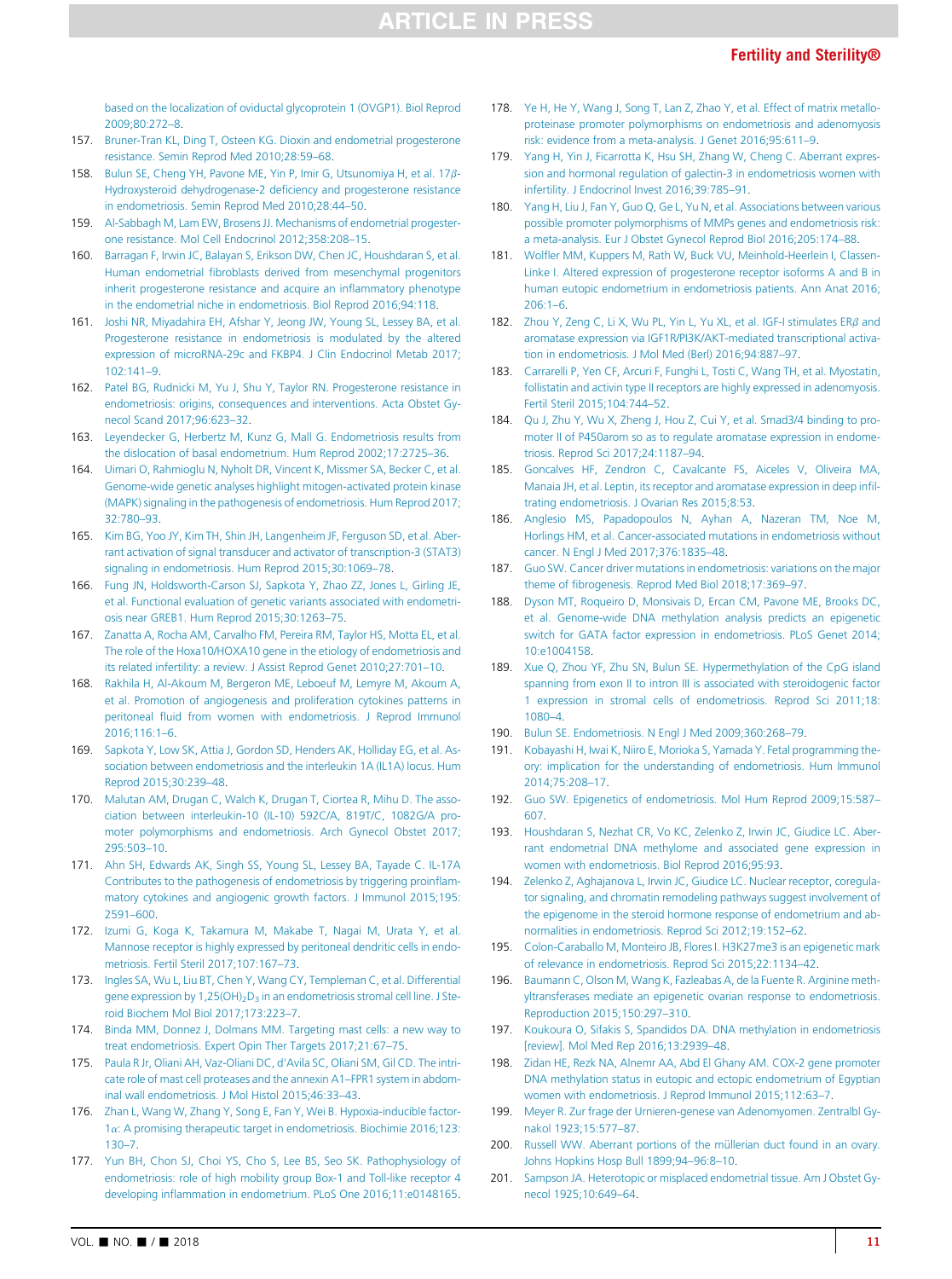#### <span id="page-11-0"></span>ORIGINAL ARTICLE: ENDOMETRIOSIS

- 202. [Cron RS, Gey G. The viability of cast-off menstrual endometrium. Am J Ob](http://refhub.elsevier.com/S0015-0282(18)32135-6/sref202)[stet Gynecol 1927;13:645](http://refhub.elsevier.com/S0015-0282(18)32135-6/sref202)–7.
- 203. [Ridley JH, Edwards IK. Experimental endometriosis in the human. Am J Ob](http://refhub.elsevier.com/S0015-0282(18)32135-6/sref203)[stet Gynecol 1958;76:783](http://refhub.elsevier.com/S0015-0282(18)32135-6/sref203)–90.
- 204. [Nap AW, Groothuis PG, Demir AY, Maas JW, Dunselman GA, de Goeij AF,](http://refhub.elsevier.com/S0015-0282(18)32135-6/sref204) [et al. Tissue integrity is essential for ectopic implantation of human endo](http://refhub.elsevier.com/S0015-0282(18)32135-6/sref204)[metrium in the chicken chorioallantoic membrane. Hum Reprod 2003;18:](http://refhub.elsevier.com/S0015-0282(18)32135-6/sref204) [30](http://refhub.elsevier.com/S0015-0282(18)32135-6/sref204)–4.
- 205. [Arcellana RC, Robinson TW, Tyson RW, Joyce MR. McKusick-Kaufman syn](http://refhub.elsevier.com/S0015-0282(18)32135-6/sref205)[drome with legal complications of hydrometrocolpos and congenital endo](http://refhub.elsevier.com/S0015-0282(18)32135-6/sref205)[metriosis. J Perinatol 1996;16:220](http://refhub.elsevier.com/S0015-0282(18)32135-6/sref205)–3.
- 206. [Kissler S, Marx K, Scholtes M, Pfeiffer S, Meier W, Neulen J. Predisposition](http://refhub.elsevier.com/S0015-0282(18)32135-6/sref206) [of subtle endometriotic lesions predominantly on the left side assessed by](http://refhub.elsevier.com/S0015-0282(18)32135-6/sref206) [transvaginal hydrolaparoscopy \(THL\). Eur J Obstet Gynecol Reprod Biol](http://refhub.elsevier.com/S0015-0282(18)32135-6/sref206) [2011;158:285](http://refhub.elsevier.com/S0015-0282(18)32135-6/sref206)–8.
- 207. [Al-Fozan H, Tulandi T. Left lateral predisposition of endometriosis and en](http://refhub.elsevier.com/S0015-0282(18)32135-6/sref207)[dometrioma. Obstet Gynecol 2003;101:164](http://refhub.elsevier.com/S0015-0282(18)32135-6/sref207)–6.
- 208. [Puttemans P, Benagiano G, Gargett C, Romero R, Guo SW, Brosens I.](http://refhub.elsevier.com/S0015-0282(18)32135-6/sref208) [Neonatal uterine bleeding as a biomarker for reproductive disorders during](http://refhub.elsevier.com/S0015-0282(18)32135-6/sref208) [adolescence: a worldwide call for systematic registration by nurse midwife.](http://refhub.elsevier.com/S0015-0282(18)32135-6/sref208) [J Matern Fetal Neonatal Med 2017;30:1434](http://refhub.elsevier.com/S0015-0282(18)32135-6/sref208)–6.
- 209. [Brosens I, Benagiano G. The endometrium from the neonate to the adoles](http://refhub.elsevier.com/S0015-0282(18)32135-6/sref209)[cent. J Matern Fetal Neonatal Med 2016;29:1195](http://refhub.elsevier.com/S0015-0282(18)32135-6/sref209)–9.
- 210. [Brosens I, Benagiano G, Brosens JJ. The potential perinatal origin of placen](http://refhub.elsevier.com/S0015-0282(18)32135-6/sref210)[tation disorders in the young primigravida. Am J Obstet Gynecol 2015;212:](http://refhub.elsevier.com/S0015-0282(18)32135-6/sref210) [580](http://refhub.elsevier.com/S0015-0282(18)32135-6/sref210)–5.
- 211. [Brosens I, Benagiano G. Perinatal origin of endometriosis revisited. Gynecol](http://refhub.elsevier.com/S0015-0282(18)32135-6/sref211) [Endocrinol 2015;31:419](http://refhub.elsevier.com/S0015-0282(18)32135-6/sref211)–21.
- 212. [Bianchi P, Benagiano G, Brosens I. Promoting awareness of neonatal](http://refhub.elsevier.com/S0015-0282(18)32135-6/sref212) [menstruation. Gynecol Endocrinol 2017;33:173](http://refhub.elsevier.com/S0015-0282(18)32135-6/sref212)–8.
- 213. [Brosens I, Gargett CE, Guo SW, Puttemans P, Gordts S, Brosens JJ, et al.](http://refhub.elsevier.com/S0015-0282(18)32135-6/sref213) [Origins and progression of adolescent endometriosis. Reprod Sci 2016;](http://refhub.elsevier.com/S0015-0282(18)32135-6/sref213) [23:1282](http://refhub.elsevier.com/S0015-0282(18)32135-6/sref213)–8.
- 214. [Brosens I, Curcic A, Vejnovic T, Gargett CE, Brosens JJ, Benagiano G. The](http://refhub.elsevier.com/S0015-0282(18)32135-6/sref214) [perinatal origins of major reproductive disorders in the adolescent:](http://refhub.elsevier.com/S0015-0282(18)32135-6/sref214) [research avenues. Placenta 2015;36:341](http://refhub.elsevier.com/S0015-0282(18)32135-6/sref214)–4.
- 215. [Gargett CE, Schwab KE, Brosens JJ, Puttemans P, Benagiano G, Brosens I.](http://refhub.elsevier.com/S0015-0282(18)32135-6/sref215) [Potential role of endometrial stem/progenitor cells in the pathogenesis of](http://refhub.elsevier.com/S0015-0282(18)32135-6/sref215) [early-onset endometriosis. Mol Hum Reprod 2014;20:591](http://refhub.elsevier.com/S0015-0282(18)32135-6/sref215)–8.
- 216. [Brosens I, Brosens J, Benagiano G. Neonatal uterine bleeding as ante](http://refhub.elsevier.com/S0015-0282(18)32135-6/sref216)[cedent of pelvic endometriosis. Hum Reprod 2013;28:2893](http://refhub.elsevier.com/S0015-0282(18)32135-6/sref216)–7.
- 217. [Brosens I, Benagiano G. Is neonatal uterine bleeding involved in the path](http://refhub.elsevier.com/S0015-0282(18)32135-6/sref217)[ogenesis of endometriosis as a source of stem cells? Fertil Steril 2013;100:](http://refhub.elsevier.com/S0015-0282(18)32135-6/sref217) [622](http://refhub.elsevier.com/S0015-0282(18)32135-6/sref217)–3.
- 218. [Brosens I, Puttemans P, Benagiano G. Endometriosis: a life cycle approach?](http://refhub.elsevier.com/S0015-0282(18)32135-6/sref218) [Am J Obstet Gynecol 2013;209:307](http://refhub.elsevier.com/S0015-0282(18)32135-6/sref218)–16.
- 219. [Marsh EE, Laufer MR. Endometriosis in premenarcheal girls who do not](http://refhub.elsevier.com/S0015-0282(18)32135-6/sref219) [have an associated obstructive anomaly. Fertil Steril 2005;83:758](http://refhub.elsevier.com/S0015-0282(18)32135-6/sref219)–60.
- 220. [Davis AC, Goldberg JM. Extrapelvic endometriosis. Semin Reprod Med](http://refhub.elsevier.com/S0015-0282(18)32135-6/sref220) [2017;35:98](http://refhub.elsevier.com/S0015-0282(18)32135-6/sref220)–101.
- 221. [Sasson IE, Taylor HS. Stem cells and the pathogenesis of endometriosis.](http://refhub.elsevier.com/S0015-0282(18)32135-6/sref221) [Ann N Y Acad Sci 2008;1127:106](http://refhub.elsevier.com/S0015-0282(18)32135-6/sref221)–15.
- 222. [Oliveira FR, Dela CC, Del Puerto HL, Vilamil QT, Reis FM, Camargos AF.](http://refhub.elsevier.com/S0015-0282(18)32135-6/sref222) [Stem cells: are they the answer to the puzzling etiology of endometriosis?](http://refhub.elsevier.com/S0015-0282(18)32135-6/sref222) [Histol Histopathol 2012;27:23](http://refhub.elsevier.com/S0015-0282(18)32135-6/sref222)–9.
- 223. [Mirantes C, Espinosa I, Ferrer I, Dolcet X, Prat J, Matias-Guiu X. Epithelial](http://refhub.elsevier.com/S0015-0282(18)32135-6/sref223)[to-mesenchymal transition and stem cells in endometrial cancer. Hum](http://refhub.elsevier.com/S0015-0282(18)32135-6/sref223) [Pathol 2013;44:1973](http://refhub.elsevier.com/S0015-0282(18)32135-6/sref223)–81.
- 224. [Gurung S, Deane JA, Masuda H, Maruyama T, Gargett CE. Stem cells in](http://refhub.elsevier.com/S0015-0282(18)32135-6/sref224) [endometrial physiology. Semin Reprod Med 2015;33:326](http://refhub.elsevier.com/S0015-0282(18)32135-6/sref224)–32.
- 225. [Hufnagel D, Li F, Cosar E, Krikun G, Taylor HS. The role of stem cells in the](http://refhub.elsevier.com/S0015-0282(18)32135-6/sref225) [etiology and pathophysiology of endometriosis. Semin Reprod Med 2015;](http://refhub.elsevier.com/S0015-0282(18)32135-6/sref225) [33:333](http://refhub.elsevier.com/S0015-0282(18)32135-6/sref225)–40.
- 226. [Ulukus M. Stem cells in endometrium and endometriosis. Womens Health](http://refhub.elsevier.com/S0015-0282(18)32135-6/sref226) [\(Lond\) 2015;11:587](http://refhub.elsevier.com/S0015-0282(18)32135-6/sref226)–95.
- 227. [Xu Y, Zhu H, Zhao D, Tan J. Endometrial stem cells: clinical application and](http://refhub.elsevier.com/S0015-0282(18)32135-6/sref227) [pathological roles. Int J Clin Exp Med 2015;8:22039](http://refhub.elsevier.com/S0015-0282(18)32135-6/sref227)–44.
- 228. [Koippallil Gopalakrishnan AR, Kishore U, Madan T. Mesenchymal stem](http://refhub.elsevier.com/S0015-0282(18)32135-6/sref228) [cells: a promising tool for targeted gene therapy of endometriosis. Regen](http://refhub.elsevier.com/S0015-0282(18)32135-6/sref228) Med 2017:12:69-76.
- 229. [Pittatore G, Moggio A, Benedetto C, Bussolati B, Revelli A. Endometrial](http://refhub.elsevier.com/S0015-0282(18)32135-6/sref229) [adult/progenitor stem cells: pathogenetic theory and new antiangiogenic](http://refhub.elsevier.com/S0015-0282(18)32135-6/sref229) [approach for endometriosis therapy. Reprod Sci 2014;21:296](http://refhub.elsevier.com/S0015-0282(18)32135-6/sref229)–304.
- 230. [Maruyama T, Yoshimura Y. Stem cell theory for the pathogenesis of endo](http://refhub.elsevier.com/S0015-0282(18)32135-6/sref230)[metriosis. Front Biosci \(Elite Ed\) 2012;4:2854](http://refhub.elsevier.com/S0015-0282(18)32135-6/sref230)–63.
- 231. [Du H, Taylor HS. Stem cells and reproduction. Curr Opin Obstet Gynecol](http://refhub.elsevier.com/S0015-0282(18)32135-6/sref231) [2010;22:235](http://refhub.elsevier.com/S0015-0282(18)32135-6/sref231)–41.
- 232. [Savilova AM, Farkhat KN, Yushina MN, Rudimova YV, Makiyan ZN,](http://refhub.elsevier.com/S0015-0282(18)32135-6/sref232) [Adamyan LV. Characteristics of multipotent mesenchymal stromal cells iso](http://refhub.elsevier.com/S0015-0282(18)32135-6/sref232)[lated from the endometrium and endometriosis lesions of women with](http://refhub.elsevier.com/S0015-0282(18)32135-6/sref232) [malformations of the internal reproductive organs. Bull Exp Biol Med](http://refhub.elsevier.com/S0015-0282(18)32135-6/sref232) [2017;162:539](http://refhub.elsevier.com/S0015-0282(18)32135-6/sref232)–44.
- 233. [Gargett CE, Masuda H. Adult stem cells in the endometrium. Mol Hum Re](http://refhub.elsevier.com/S0015-0282(18)32135-6/sref233)[prod 2010;16:818](http://refhub.elsevier.com/S0015-0282(18)32135-6/sref233)–34.
- 234. [Du H, Taylor HS. Contribution of bone marrow](http://refhub.elsevier.com/S0015-0282(18)32135-6/sref234)–derived stem cells to endo[metrium and endometriosis. Stem Cells 2007;25:2082](http://refhub.elsevier.com/S0015-0282(18)32135-6/sref234)–6.
- 235. [Fernandez Shaw S, Clarke MT, Hicks B, Naish CE, Barlow DH, Starkey PM.](http://refhub.elsevier.com/S0015-0282(18)32135-6/sref235) Bone marrow–[derived cell populations in uterine and ectopic endome](http://refhub.elsevier.com/S0015-0282(18)32135-6/sref235)[trium. Hum Reprod 1995;10:2285](http://refhub.elsevier.com/S0015-0282(18)32135-6/sref235)–9.
- 236. [Zhang WB, Cheng MJ, Huang YT, Jiang W, Cong Q, Zheng YF, et al. A](http://refhub.elsevier.com/S0015-0282(18)32135-6/sref236) [study in vitro on differentiation of bone marrow mesenchymal stem cells](http://refhub.elsevier.com/S0015-0282(18)32135-6/sref236) [into endometrial epithelial cells in mice. Eur J Obstet Gynecol Reprod Biol](http://refhub.elsevier.com/S0015-0282(18)32135-6/sref236) [2012;160:185](http://refhub.elsevier.com/S0015-0282(18)32135-6/sref236)–90.
- 237. [Sakr S, Naqvi H, Komm B, Taylor HS. Endometriosis impairs bone marrow](http://refhub.elsevier.com/S0015-0282(18)32135-6/sref237)[derived stem cell recruitment to the uterus whereas bazedoxifene treat](http://refhub.elsevier.com/S0015-0282(18)32135-6/sref237)[ment leads to endometriosis regression and improved uterine stem cell](http://refhub.elsevier.com/S0015-0282(18)32135-6/sref237) [engraftment. Endocrinology 2014;155:1489](http://refhub.elsevier.com/S0015-0282(18)32135-6/sref237)–97.
- 238. [Moridi I, Mamillapalli R, Cosar E, Ersoy GS, Taylor HS. Bone marrow stem](http://refhub.elsevier.com/S0015-0282(18)32135-6/sref238) [cell chemotactic activity is induced by elevated CXCl12 in endometriosis.](http://refhub.elsevier.com/S0015-0282(18)32135-6/sref238) [Reprod Sci 2017;24:526](http://refhub.elsevier.com/S0015-0282(18)32135-6/sref238)–33.
- 239. [Ibrahim MG, Chiantera V, Frangini S, Younes S, Kohler C, Taube ET, et al.](http://refhub.elsevier.com/S0015-0282(18)32135-6/sref239) [Ultramicro-trauma in the endometrial-myometrial junctional zone and pale](http://refhub.elsevier.com/S0015-0282(18)32135-6/sref239) [cell migration in adenomyosis. Fertil Steril 2015;104:1475](http://refhub.elsevier.com/S0015-0282(18)32135-6/sref239)–83.
- 240. [Tapmeier TT, Becker CM. Is pale the way to go to understand adenomyo](http://refhub.elsevier.com/S0015-0282(18)32135-6/sref240)[sis? Fertil Steril 2015;104:1378.](http://refhub.elsevier.com/S0015-0282(18)32135-6/sref240)
- 241. [Makiyan Z. Endometriosis origin from primordial germ cells. Organogen](http://refhub.elsevier.com/S0015-0282(18)32135-6/sref241)[esis 2017;13:95](http://refhub.elsevier.com/S0015-0282(18)32135-6/sref241)–102.
- 242. [Signorile PG, Baldi A. Endometriosis: new concepts in the pathogenesis. Int](http://refhub.elsevier.com/S0015-0282(18)32135-6/sref242) [J Biochem Cell Biol 2010;42:778](http://refhub.elsevier.com/S0015-0282(18)32135-6/sref242)–80.
- 243. [Donnez J, van Langendonckt A, Casanas-Roux F, van Gossum JP, Pirard C,](http://refhub.elsevier.com/S0015-0282(18)32135-6/sref243) [Jadoul P, et al. Current thinking on the pathogenesis of endometriosis. Gy](http://refhub.elsevier.com/S0015-0282(18)32135-6/sref243)[necol Obstet Invest 2002;54\(Suppl 1\):52](http://refhub.elsevier.com/S0015-0282(18)32135-6/sref243)–8.
- 244. [Zhang Q, Duan J, Liu X, Guo SW. Platelets drive smooth muscle metaplasia](http://refhub.elsevier.com/S0015-0282(18)32135-6/sref244) and fi[brogenesis in endometriosis through epithelial-mesenchymal transi](http://refhub.elsevier.com/S0015-0282(18)32135-6/sref244)tion and fibroblast-to-myofi[broblast transdifferentiation. Mol Cell Endocri](http://refhub.elsevier.com/S0015-0282(18)32135-6/sref244)[nol 2016;428:1](http://refhub.elsevier.com/S0015-0282(18)32135-6/sref244)–16.
- 245. [Lucas PA. Stem cells for mesothelial repair: an understudied modality. Int J](http://refhub.elsevier.com/S0015-0282(18)32135-6/sref245) [Artif Organs 2007;30:550](http://refhub.elsevier.com/S0015-0282(18)32135-6/sref245)–6.
- 246. [Koninckx PR, Barlow D, Kennedy S. Implantation versus in](http://refhub.elsevier.com/S0015-0282(18)32135-6/sref246)filtration: the [Sampson versus the endometriotic disease theory. Gynecol Obstet Invest](http://refhub.elsevier.com/S0015-0282(18)32135-6/sref246) [1999;47\(Suppl 1\):3](http://refhub.elsevier.com/S0015-0282(18)32135-6/sref246)–9.
- 247. [Koninckx PR. Is mild endometriosis a condition occurring intermittently in](http://refhub.elsevier.com/S0015-0282(18)32135-6/sref247) [all women? Hum Reprod 1994;9:2202](http://refhub.elsevier.com/S0015-0282(18)32135-6/sref247)–5.
- 248. [Donnez J, Binda MM, Donnez O, Dolmans MM. Oxidative stress in the pel](http://refhub.elsevier.com/S0015-0282(18)32135-6/sref248)[vic cavity and its role in the pathogenesis of endometriosis. Fertil Steril](http://refhub.elsevier.com/S0015-0282(18)32135-6/sref248) [2016;106:1011](http://refhub.elsevier.com/S0015-0282(18)32135-6/sref248)–7.
- 249. [Krakauer DC, Plotkin JB. Redundancy, antiredundancy, and the robustness](http://refhub.elsevier.com/S0015-0282(18)32135-6/sref249) [of genomes. Proc Natl Acad Sci U S A 2002;99:1405](http://refhub.elsevier.com/S0015-0282(18)32135-6/sref249)–9.
- 250. [Harlev A, Gupta S, Agarwal A. Targeting oxidative stress to treat endome](http://refhub.elsevier.com/S0015-0282(18)32135-6/sref250)[triosis. Expert Opin Ther Targets 2015:1](http://refhub.elsevier.com/S0015-0282(18)32135-6/sref250)–18.
- 251. [Donnez O, van Langendonckt A, Defrere S, Colette S, van Kerk O,](http://refhub.elsevier.com/S0015-0282(18)32135-6/sref251) [Dehoux JP, et al. Induction of endometriotic nodules in an experimental ba](http://refhub.elsevier.com/S0015-0282(18)32135-6/sref251)[boon model mimicking human deep nodular lesions. Fertil Steril 2013;99:](http://refhub.elsevier.com/S0015-0282(18)32135-6/sref251) [783](http://refhub.elsevier.com/S0015-0282(18)32135-6/sref251)–9.